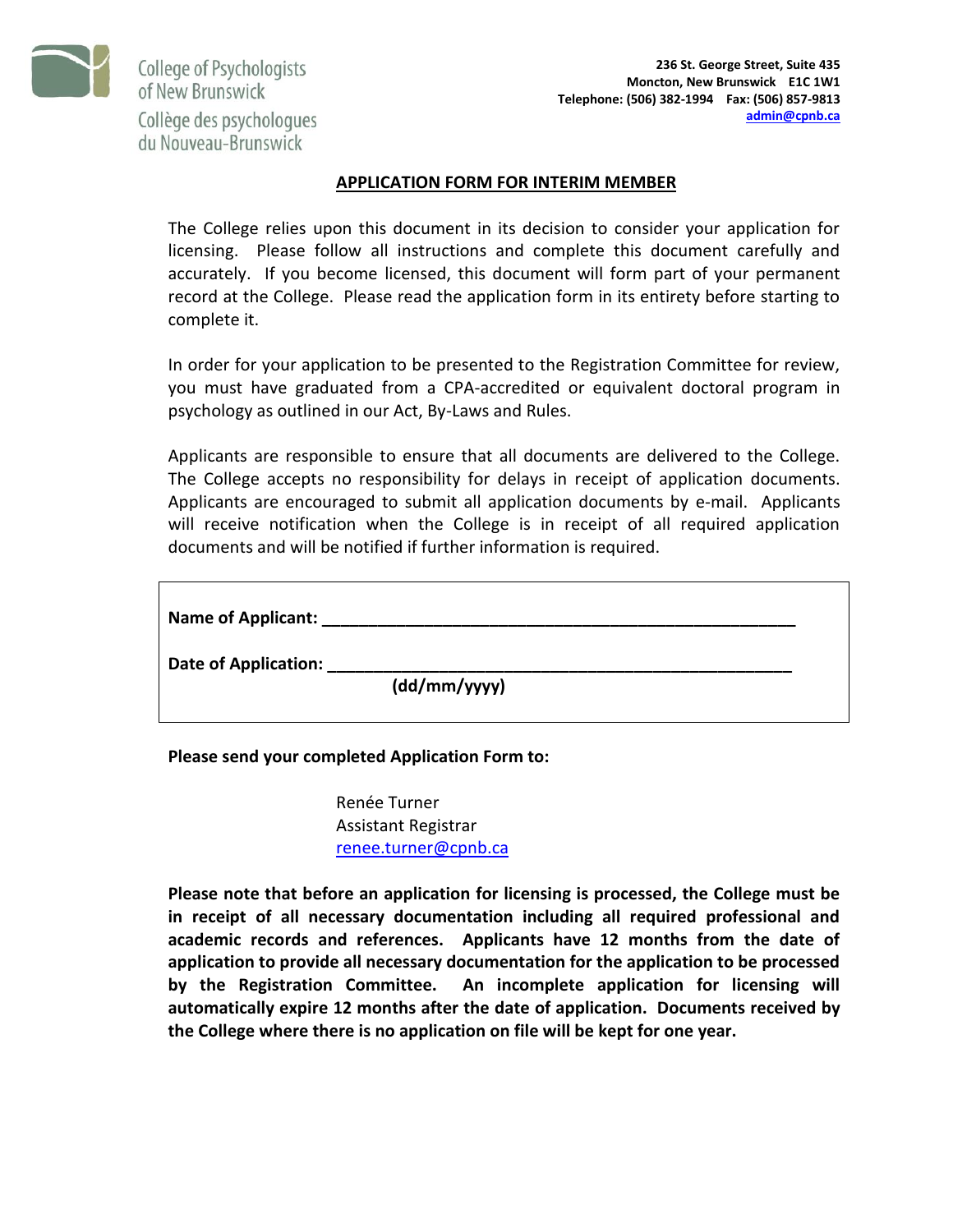# 2

# **A. DEMOGRAPHIC INFORMATION:**

| Surname                                                                                                                                                                                                                                                                                                          | (Please Circle One) First Name Middle/Initial |  |
|------------------------------------------------------------------------------------------------------------------------------------------------------------------------------------------------------------------------------------------------------------------------------------------------------------------|-----------------------------------------------|--|
| (dd/mm/yyyy)                                                                                                                                                                                                                                                                                                     |                                               |  |
|                                                                                                                                                                                                                                                                                                                  |                                               |  |
|                                                                                                                                                                                                                                                                                                                  |                                               |  |
| 5. Are you legally entitled to work in Canada? Yes ____ No ___                                                                                                                                                                                                                                                   |                                               |  |
| 6. Language: English French ___ Others (specify) _______________________________                                                                                                                                                                                                                                 |                                               |  |
| 7. Preferred correspondence language: English French                                                                                                                                                                                                                                                             |                                               |  |
| Please provide all information requested below. If there are changes to any of this<br>information, you are required to inform the College in writing 30 days of the change. The<br>College cannot assume responsibility for undelivered mail if the contact address is not<br>accurate.<br>8. Personal Address: |                                               |  |
|                                                                                                                                                                                                                                                                                                                  |                                               |  |
|                                                                                                                                                                                                                                                                                                                  |                                               |  |
| Postal Code: _______________________________Country: ___________________________                                                                                                                                                                                                                                 |                                               |  |
|                                                                                                                                                                                                                                                                                                                  |                                               |  |
| 9. Professional Address(es):                                                                                                                                                                                                                                                                                     |                                               |  |
|                                                                                                                                                                                                                                                                                                                  |                                               |  |
|                                                                                                                                                                                                                                                                                                                  |                                               |  |
|                                                                                                                                                                                                                                                                                                                  |                                               |  |
|                                                                                                                                                                                                                                                                                                                  |                                               |  |
|                                                                                                                                                                                                                                                                                                                  |                                               |  |
|                                                                                                                                                                                                                                                                                                                  |                                               |  |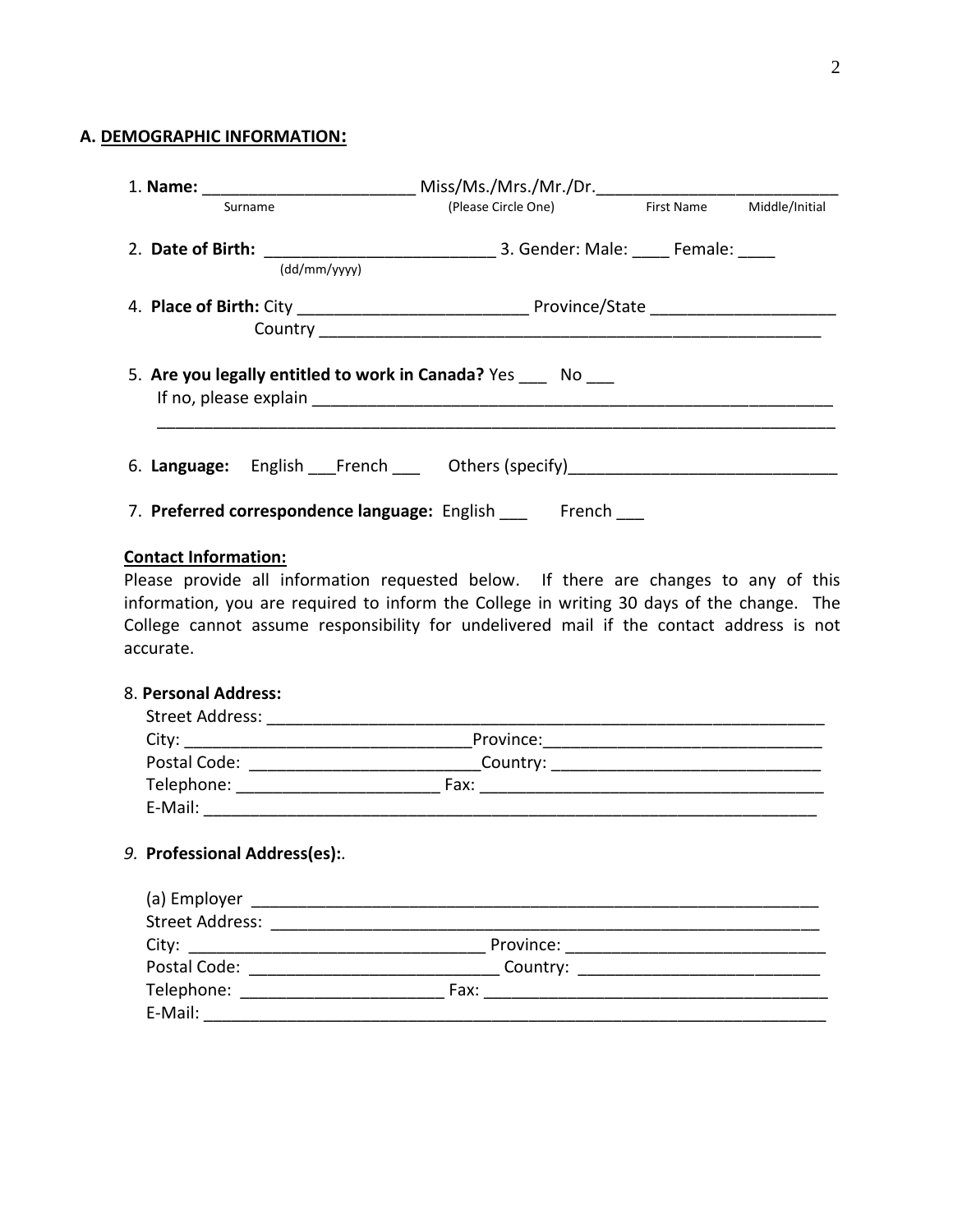| (b) Employer           |           |  |
|------------------------|-----------|--|
| <b>Street Address:</b> |           |  |
| City:                  | Province: |  |
| Postal Code:           | Country:  |  |
| Telephone:             | Fax:      |  |
| E-Mail:                |           |  |

#### 10. **Preferred Address:**

**Regular mail:** Personal: \_\_\_\_\_\_\_\_\_ Professional (a): \_\_\_\_\_\_\_\_\_\_ Professional (b): \_\_\_\_\_\_\_ **E-mail:** Personal: \_\_\_\_\_\_\_\_\_ Professional (a): \_\_\_\_\_\_\_\_\_\_\_ Professional (b): \_\_\_\_\_\_\_

#### **B. CERTIFICATE OF STANDING/PROFESSIONAL RECORD**

## 11. **Have you ever been registered, certified or licensed as a psychologist by a regulatory authority in another province, state or country?** Yes No

*If yes,* please provide details below, indicating all licenses, certificates, or registrations as a psychologist:

\_\_\_\_\_\_\_\_\_\_\_\_\_\_\_\_\_\_\_\_\_\_\_\_\_\_\_\_\_\_\_\_\_\_\_\_\_\_\_\_\_\_\_\_\_\_\_\_\_\_\_\_\_\_\_\_\_\_\_\_\_\_\_\_\_\_ \_\_\_\_\_\_\_\_\_\_\_\_\_\_\_\_\_\_\_\_\_\_\_\_\_\_\_\_\_\_\_\_\_\_\_\_\_\_\_\_\_\_\_\_\_\_\_\_\_\_\_\_\_\_\_\_\_\_\_\_\_\_\_\_\_\_ \_\_\_\_\_\_\_\_\_\_\_\_\_\_\_\_\_\_\_\_\_\_\_\_\_\_\_\_\_\_\_\_\_\_\_\_\_\_\_\_\_\_\_\_\_\_\_\_\_\_\_\_\_\_\_\_\_\_\_\_\_\_\_\_\_\_

- i). a) Name of professional regulatory authority:
	- b) Date of issuance of original professional license or certificate:

\_\_\_\_\_\_\_\_\_\_\_\_\_\_\_\_\_\_\_\_\_\_\_\_\_\_\_\_\_\_\_\_\_\_\_\_\_\_\_\_\_\_\_\_\_\_\_\_\_\_\_\_\_\_\_\_\_\_\_\_\_\_\_\_\_\_ (dd/mm/yyyy)

c) Professional license or certificate number:

d) Complete mailing address of professional regulatory authority:

Telephone: The Facsimile: The Facsimile:  $\frac{1}{2}$ 

ii). a) Name of professional regulatory authority: \_\_\_\_\_\_\_\_\_\_\_\_\_\_\_\_\_\_\_\_\_\_\_\_\_\_\_\_\_ b) Date of issuance of original professional license or certificate:

\_\_\_\_\_\_\_\_\_\_\_\_\_\_\_\_\_\_\_\_\_\_\_\_\_\_\_\_\_\_\_\_\_\_\_\_\_\_\_\_\_\_\_\_\_\_\_\_\_\_\_\_\_\_\_\_\_\_\_\_\_\_\_\_\_\_ (dd/mm/yyyy)

- c) Professional license or certificate number: \_\_\_\_\_\_\_\_\_\_\_\_\_\_\_\_\_\_\_\_\_\_\_\_\_\_\_\_\_\_\_\_\_
- d) Complete mailing address of professional regulatory authority:

Telephone: The Facsimile: Telephone: The Facsimile: The Second Second Second Second Second Second Second Second Second Second Second Second Second Second Second Second Second Second Second Second Second Second Second Secon

\_\_\_\_\_\_\_\_\_\_\_\_\_\_\_\_\_\_\_\_\_\_\_\_\_\_\_\_\_\_\_\_\_\_\_\_\_\_\_\_\_\_\_\_\_\_\_\_\_\_\_\_\_\_\_\_\_\_\_\_\_\_\_\_ \_\_\_\_\_\_\_\_\_\_\_\_\_\_\_\_\_\_\_\_\_\_\_\_\_\_\_\_\_\_\_\_\_\_\_\_\_\_\_\_\_\_\_\_\_\_\_\_\_\_\_\_\_\_\_\_\_\_\_\_\_\_\_\_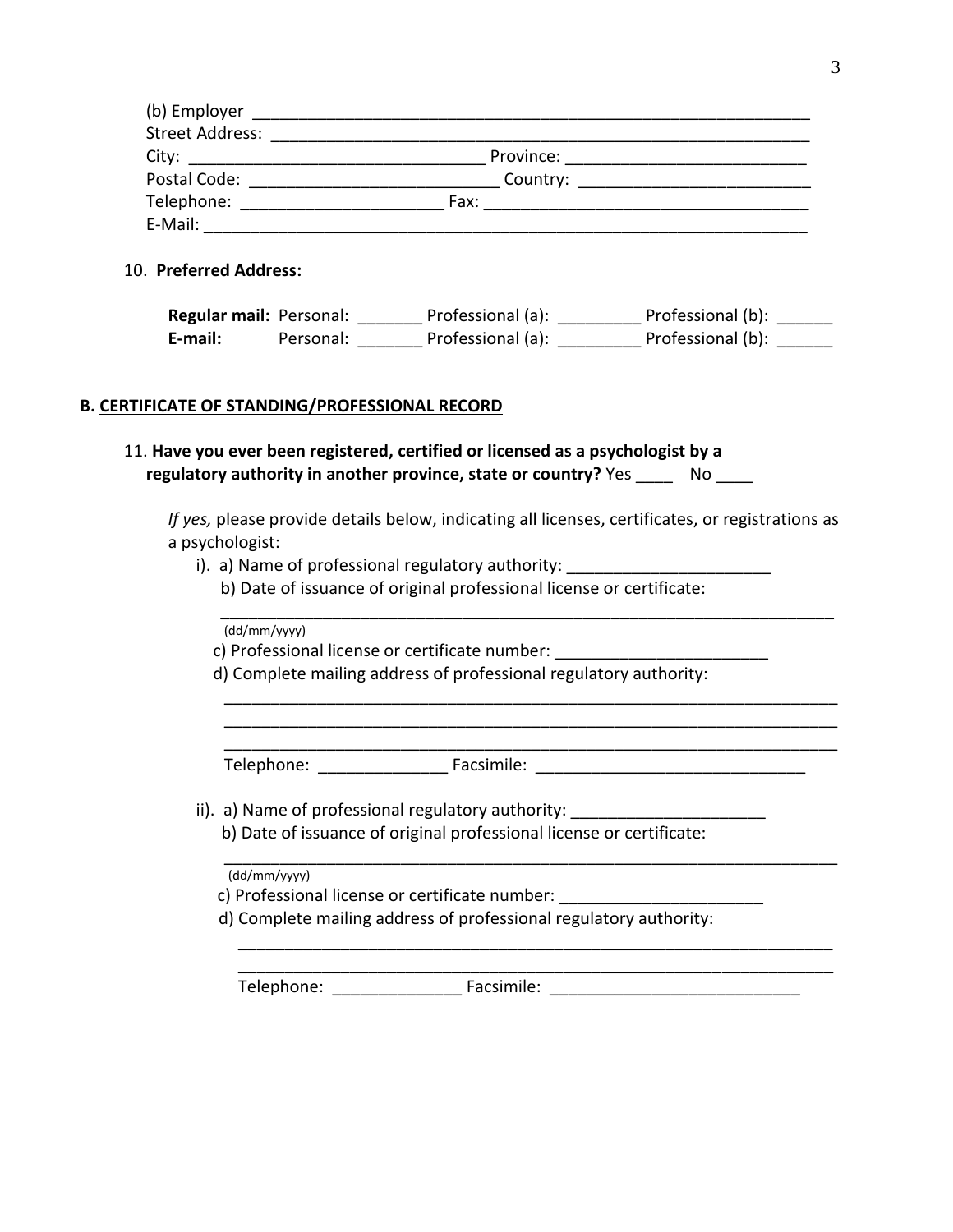| 12. Have you ever had an application for registration, certification or licensing as a<br>psychologist or any other profession rejected? | Yes $\_\_\_\$ No $\_\_\_\_\_\$ |
|------------------------------------------------------------------------------------------------------------------------------------------|--------------------------------|
| 13. Have you ever been barred from or denied registration as a professional in any<br>jurisdiction?                                      | Yes No                         |
| 14. Are you now, or have you been, suspended or prohibited from practicing as a<br>psychologist?                                         |                                |
| 15. Have you ever voluntarily surrendered or relinquished a license to practice psychology<br>beyond those listed on this application?   | $Yes$ No $\_\_$                |
| 16. Are you now subject to being disciplined or have you ever been disciplined by a<br>professional regulatory authority?                | $Yes$ No $\_\_\_\$             |
| If you have answered "yes" to any of the questions 14 to 18, provide details below.<br>Use additional sheets if necessary.               |                                |
|                                                                                                                                          |                                |
|                                                                                                                                          |                                |
|                                                                                                                                          |                                |

- 17. Each applicant who is now or was registered, certified or licensed as a psychologist, or has ever made an application that was rejected, barred, or denied by a regulatory authority in another jurisdiction must sign a consent form authorizing the regulatory authorities to make disclosure to the Registration Committee. The applicant shall also arrange that the regulatory authority send directly to the College of Psychologists of New Brunswick a Certificate of Good Standing as well as a complete copy of the file on all matters relating to the following:
	- i) any current or previous restrictions, terms or limitations on your right to practice psychology in that jurisdiction,
	- ii) any unresolved complaints against you in that jurisdiction,
	- iii) your disciplinary history in that jurisdiction, and
	- iv) reasons for rejection, barring or denial of application.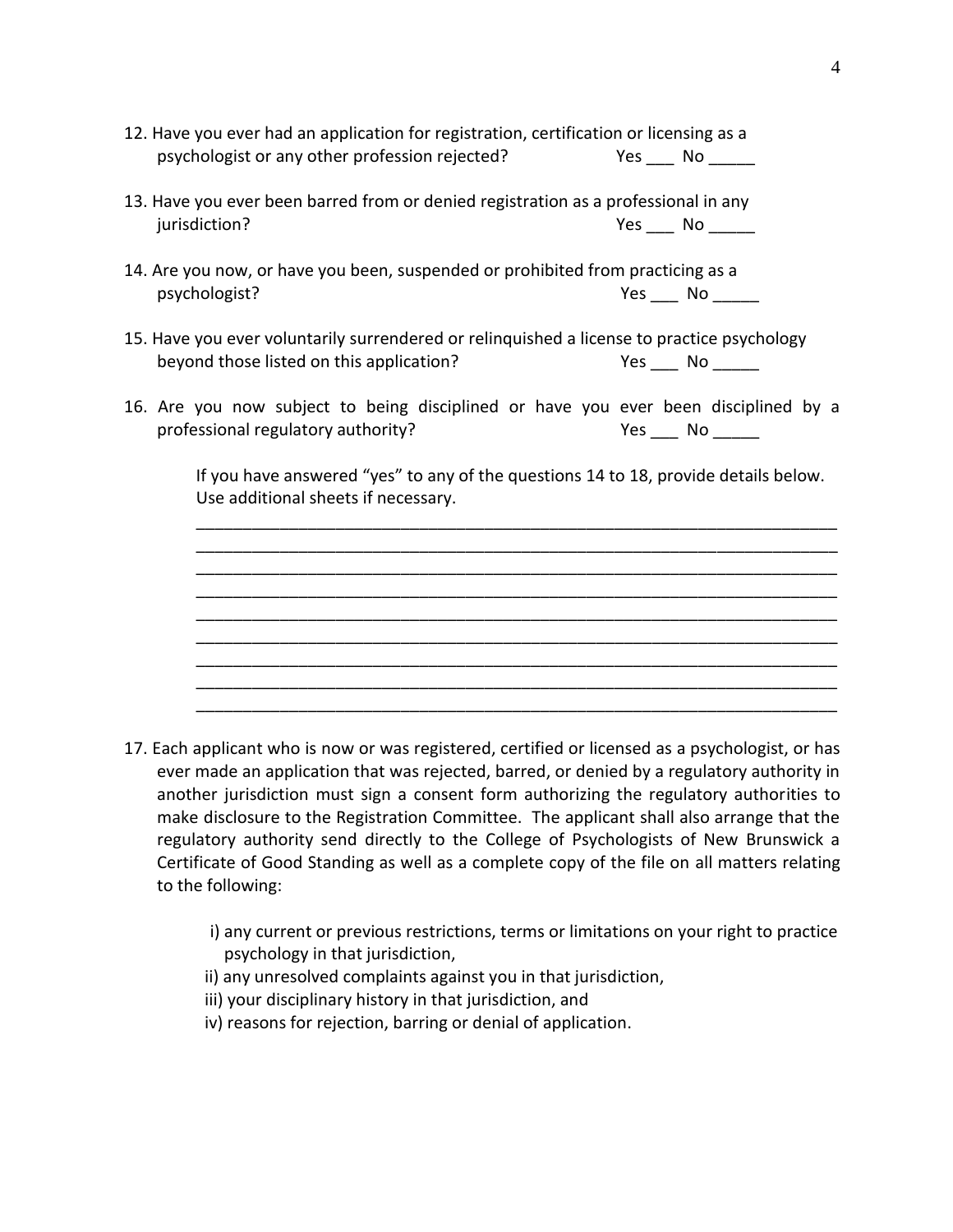I consent to the release of all relevant information related to item 17 above to be directly released to the College of Psychologists of New Brunswick from the following regulatory authorities:

| 1.                             |  |  |
|--------------------------------|--|--|
| 2.                             |  |  |
|                                |  |  |
|                                |  |  |
|                                |  |  |
| Signature:                     |  |  |
| Date: $\overline{\phantom{a}}$ |  |  |
|                                |  |  |
|                                |  |  |



**College of Psychologists**<br>
of New Brunswick Collège des psychologues<br>du Nouveau-Brunswick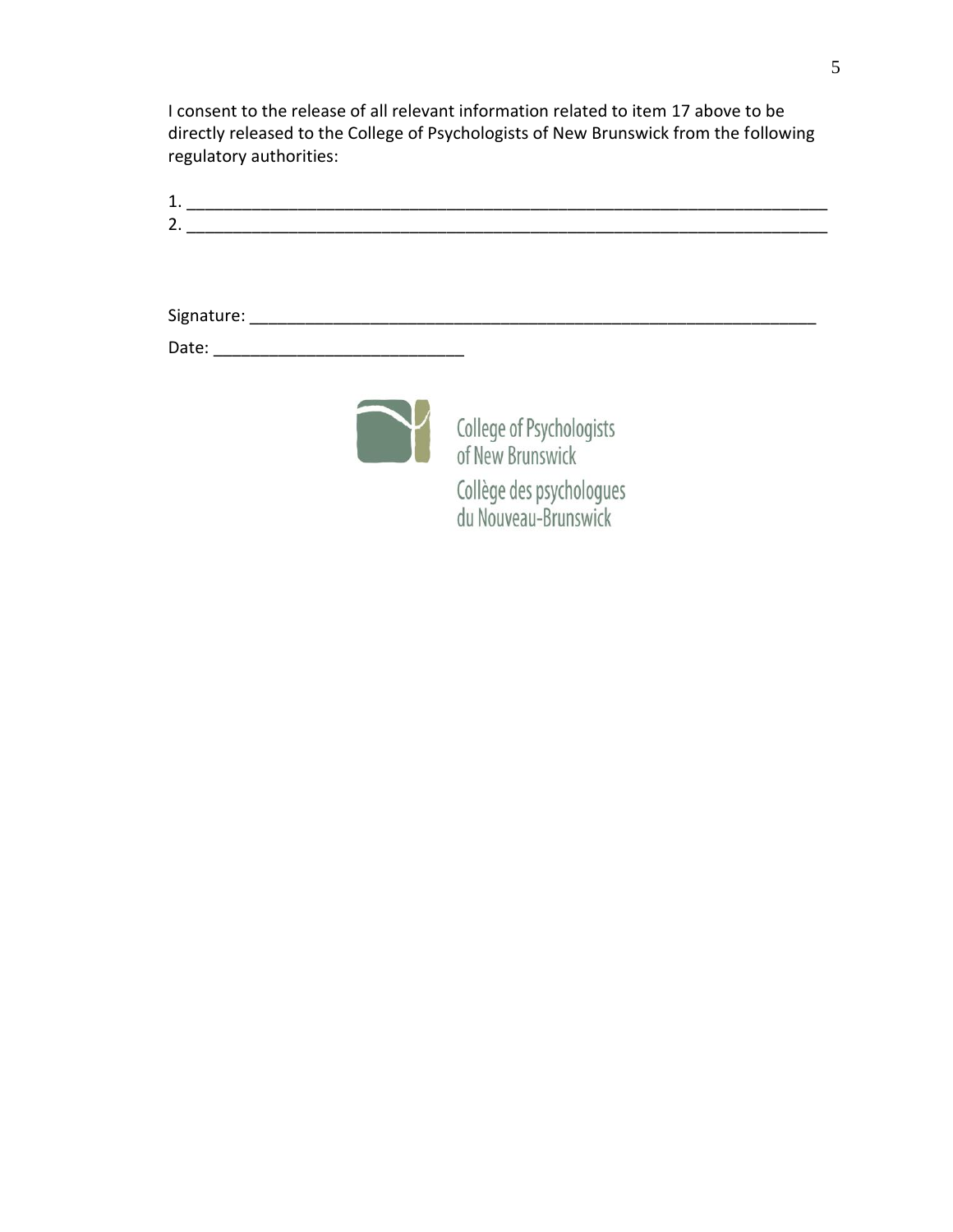| If no, please explain                                                                                                                                  |
|--------------------------------------------------------------------------------------------------------------------------------------------------------|
|                                                                                                                                                        |
| 19. Do you hold a Certificate of Professional Qualification issued by the Association of State<br>and Provincial Psychology Boards? Yes _____ No _____ |
| If yes, Certificate No. ________________________ Date of Issue _________________                                                                       |
| $\frac{1}{\text{(dd}/\text{mm}/\text{VV}}$<br>Please provide official confirmation thereof.                                                            |
| 20. Are you listed in the Canadian Register of Health Service Providers in Psychology?<br>Yes No                                                       |
| If yes, Listee No. _______________ Date of issue: ______________________________                                                                       |
| (dd/mm/yyyy)<br>Please provide official confirmation thereof.                                                                                          |
| 21. Are you listed in the National Register of Health Service Providers in Psychology?<br>Yes $\_\_\_\$ No $\_\_\_\_\_\$                               |
| If yes, Listee No. _______________ Date of issue: ______________________________                                                                       |
| (dd/mm/vyyy)<br>Please provide official confirmation thereof.                                                                                          |
| 22. Do you have professional liability insurance?<br>$Yes \_\_ No \_\_$                                                                                |
| If yes, please provide details below.                                                                                                                  |
|                                                                                                                                                        |
|                                                                                                                                                        |
|                                                                                                                                                        |
| The College strongly encourages that its members carry sufficient professional<br>liability insurance (\$1,000,000 minimum recommended).               |

23. Has any disciplinary action been taken against you during your education, training, or<br>employment as a professional?<br> $Yes$  No \_\_\_\_\_\_ employment as a professional?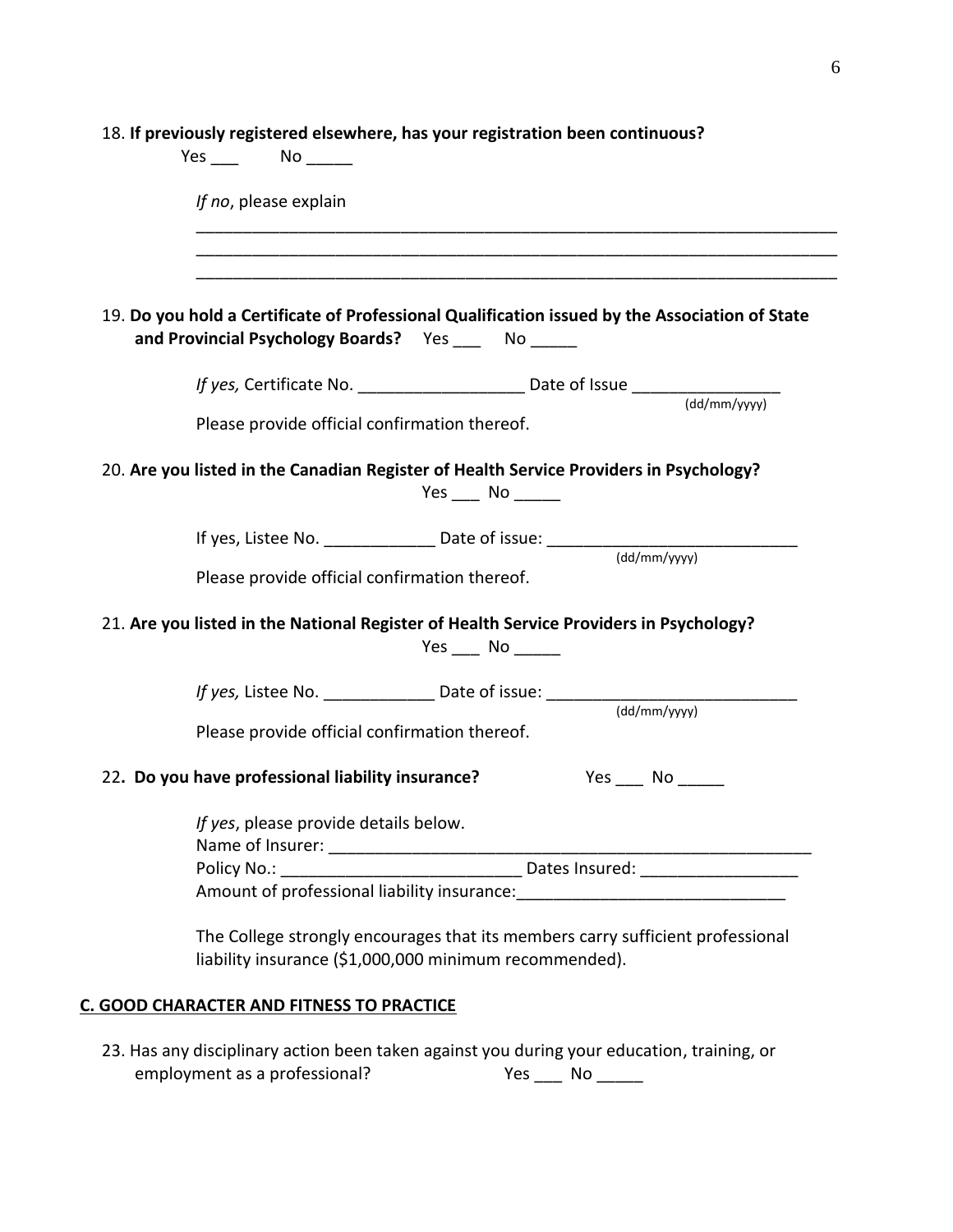24. Have you ever been suspended, terminated, or asked to resign during your education, training, or employment as a professional? Yes \_\_\_ No \_\_\_\_\_

| If you have answered "yes" to the questions 24 and/or 25, provide details below,<br>indicating for what reason, when and by whom or what institution. Use additional                                                                    |
|-----------------------------------------------------------------------------------------------------------------------------------------------------------------------------------------------------------------------------------------|
|                                                                                                                                                                                                                                         |
| 25. Have you read and understood the CPNB Code of Conduct, New Brunswick Laws that apply to<br>the practice of psychology, as well as the CPA Code of Ethics for Psychologists and do you<br>agree to abide by them?<br>$Yes$ No $\_\_$ |
| 26. Have you ever been censured or reprimanded based on complaints of sexual harassment or<br>sexual misconduct?<br>Yes $\_\_\_\$ No $\_\_\_\_\_\$                                                                                      |
| 27. Have you ever been dismissed from or asked to resign from any employment or education or<br>training institution due to fraud, negligence, professional misconduct or academic dishonesty?<br>$Yes$ No $\_\_\_\$                    |
| If you have answered "yes" to the questions 25, 26, and/or 27, provide details<br>below. Use additional sheets if necessary.                                                                                                            |
|                                                                                                                                                                                                                                         |
| 28. Have you ever been convicted of any criminal offence? Yes ___ No _____                                                                                                                                                              |
| If yes, provide details below and state whether or not you consider this conviction<br>relevant to your suitability to practice the profession of psychology.                                                                           |
|                                                                                                                                                                                                                                         |
|                                                                                                                                                                                                                                         |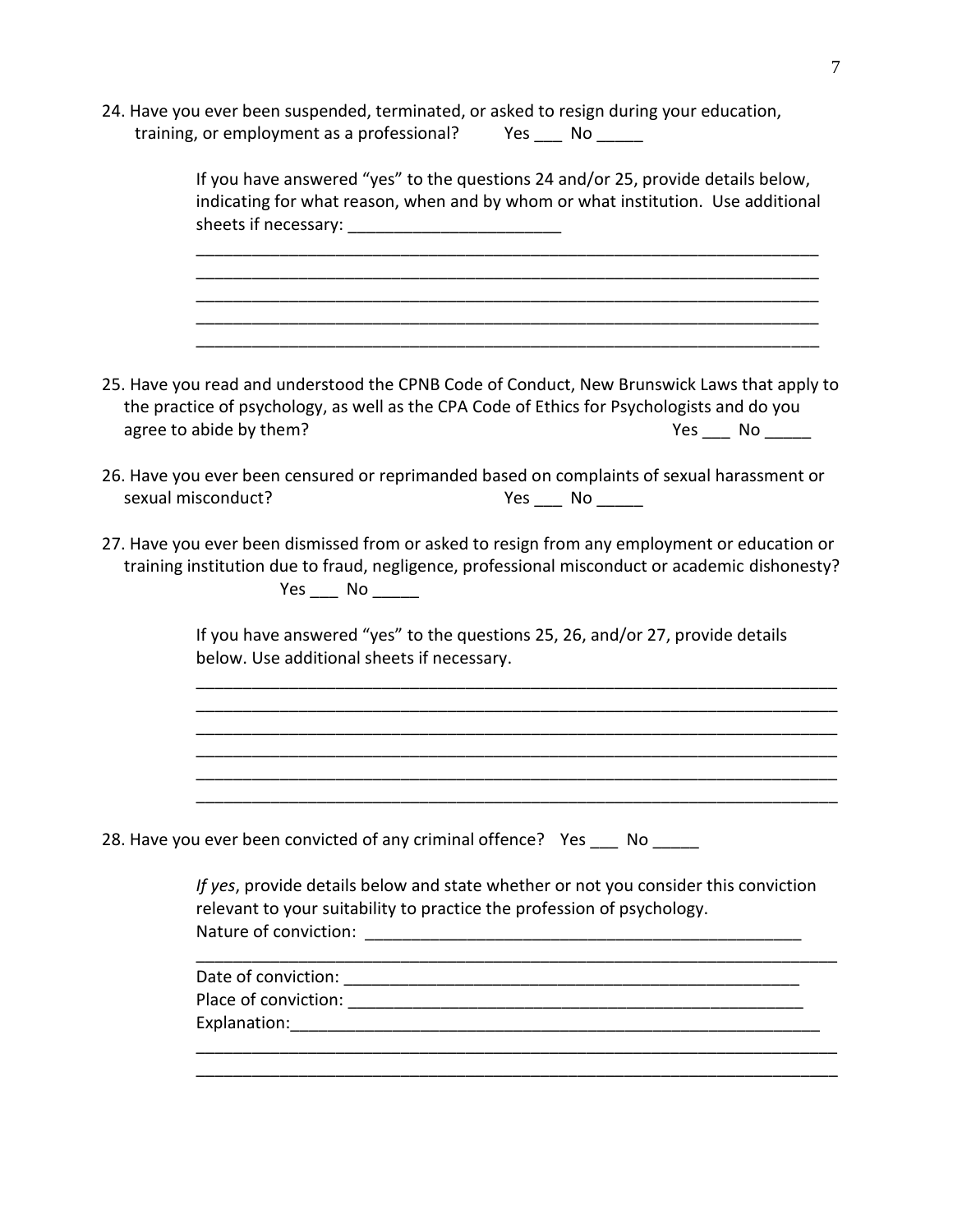# **D. Education**

29. **Provide the information requested below regarding your university and college education, beginning with the most recent.**

| Name of Institution | Name of<br>Department/<br>School | Location | <b>Degree</b><br>obtained<br>(title) | Date<br>conferred | Program<br><b>Accreditation by</b><br>APA/CPA<br>(Yes/No) |
|---------------------|----------------------------------|----------|--------------------------------------|-------------------|-----------------------------------------------------------|
|                     |                                  |          |                                      |                   |                                                           |
|                     |                                  |          |                                      |                   |                                                           |
|                     |                                  |          |                                      |                   |                                                           |
|                     |                                  |          |                                      |                   |                                                           |
|                     |                                  |          |                                      |                   |                                                           |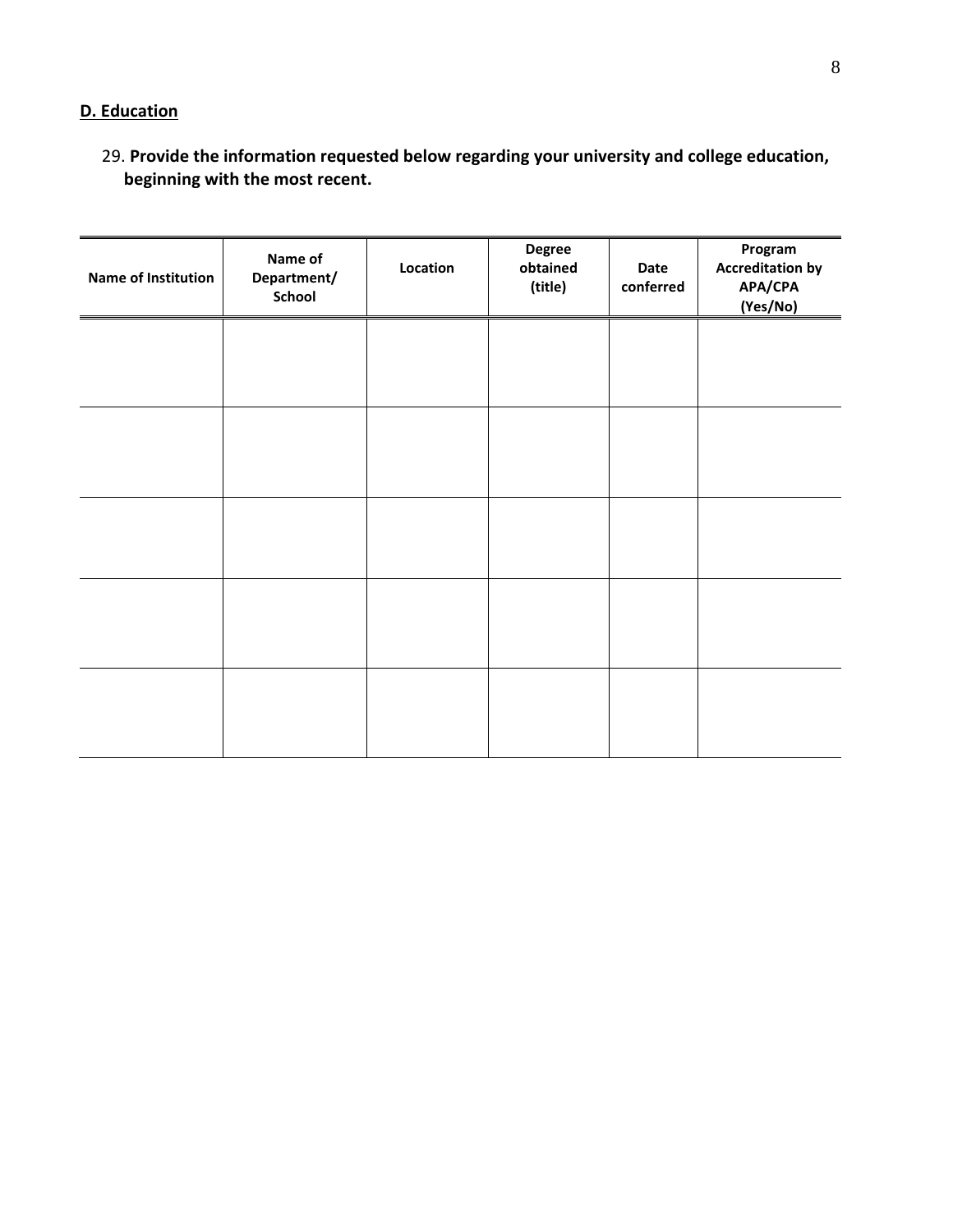| Reference, if published:                                                                                             |  |
|----------------------------------------------------------------------------------------------------------------------|--|
|                                                                                                                      |  |
|                                                                                                                      |  |
|                                                                                                                      |  |
|                                                                                                                      |  |
| <u> 1980 - Jan James James Jan James James James James James James James James James James James James James Jam</u> |  |
|                                                                                                                      |  |
|                                                                                                                      |  |

### **E. OFFICIAL TRANSCRIPTS**

32. Each applicant MUST arrange for a complete OFFICIAL TRANSCRIPT of all courses and grades for graduate and undergraduate degrees to be sent directly to the College of Psychologists of New Brunswick from the educational institution concerned. Only paper copies sent to CPNB directly from the universities will be accepted.

I have made arrangements for the College to receive transcripts from the following institutions:

| 1. |  |
|----|--|
| 2. |  |
|    |  |
| 3. |  |
|    |  |
|    |  |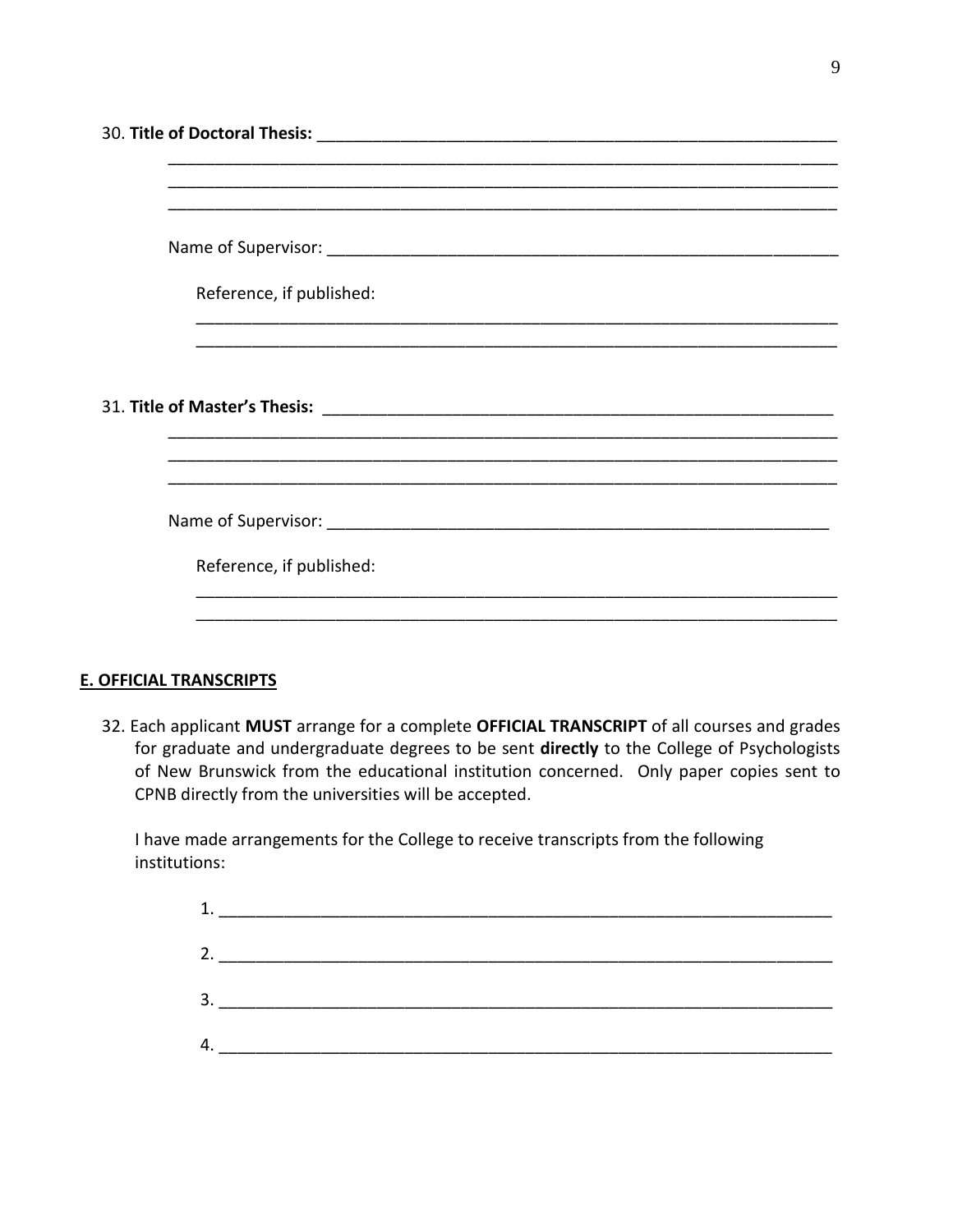# F. COURSE DOCUMENTATION (please include all courses taken in each category)

33. Category 1 - Biological Basis of Behavior (includes such courses as physiological psychology, comparative psychology, sensation and perception, psychopharmacology and neuropsychology). \*\* Please prioritize graduate level courses. \*\*

| Master's/Doctoral                            |                                                                                  |  |
|----------------------------------------------|----------------------------------------------------------------------------------|--|
|                                              |                                                                                  |  |
|                                              | Year Taken: ______________________________Course Number: _______________________ |  |
|                                              | No. of Credits: _________________________ Hours per week: ______________________ |  |
|                                              |                                                                                  |  |
|                                              |                                                                                  |  |
|                                              |                                                                                  |  |
|                                              |                                                                                  |  |
|                                              | Year Taken: _____________________________Course Number: ________________________ |  |
|                                              | No. of Credits: _________________________ Hours per week: ______________________ |  |
|                                              |                                                                                  |  |
|                                              |                                                                                  |  |
|                                              |                                                                                  |  |
| <b>Bachelor</b>                              |                                                                                  |  |
|                                              |                                                                                  |  |
|                                              | Year Taken: _______________________________Course Number: ______________________ |  |
|                                              | No. of Credits: _________________________ Hours per week: ______________________ |  |
|                                              |                                                                                  |  |
|                                              |                                                                                  |  |
|                                              |                                                                                  |  |
|                                              |                                                                                  |  |
| Year Taken:                                  | Course Number:                                                                   |  |
|                                              | No. of Credits: ________________________ Hours per week: _______________________ |  |
| <b>Brief description of Course Contents:</b> |                                                                                  |  |
|                                              |                                                                                  |  |
|                                              |                                                                                  |  |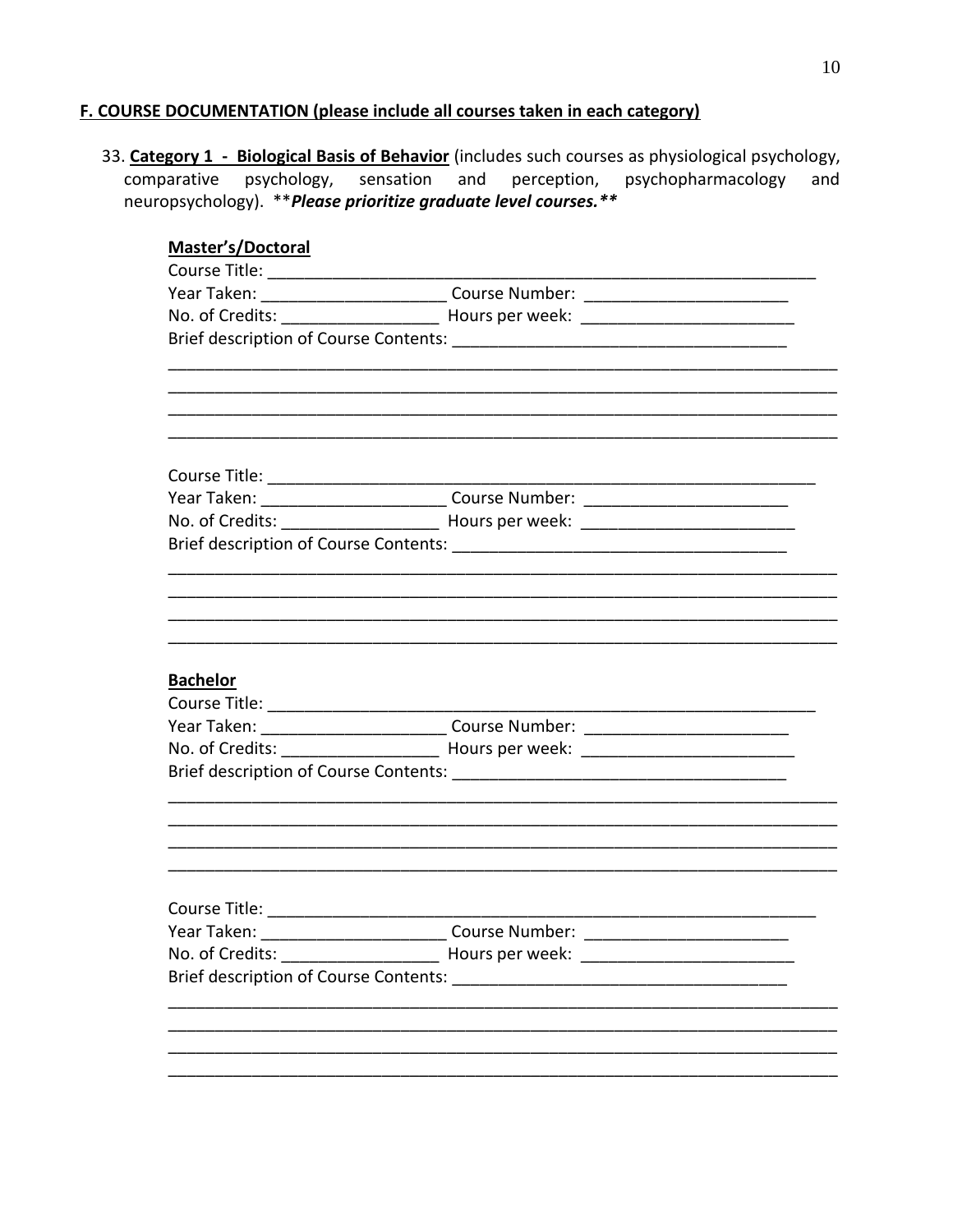34. Category 2 - Cognitive Affective Basis of Behavior (Includes such courses as learning, memory, cognition, motivation, and emotion). \*\* Please prioritize graduate level courses. \*\*

| Master's/Doctoral               |                                                                                   |  |
|---------------------------------|-----------------------------------------------------------------------------------|--|
| Course Title: _________________ |                                                                                   |  |
|                                 | Year Taken: ______________________________Course Number: _______________________  |  |
|                                 | No. of Credits: _________________________ Hours per week: _______________________ |  |
|                                 |                                                                                   |  |
|                                 |                                                                                   |  |
|                                 |                                                                                   |  |
|                                 | Year Taken: ______________________________Course Number: _______________________  |  |
|                                 | No. of Credits: _________________________ Hours per week: ______________________  |  |
|                                 |                                                                                   |  |
|                                 |                                                                                   |  |
|                                 |                                                                                   |  |
|                                 | Year Taken: ______________________________Course Number: _______________________  |  |
|                                 | No. of Credits: __________________________ Hours per week: _____________________  |  |
|                                 |                                                                                   |  |
|                                 |                                                                                   |  |
| <b>Bachelor</b>                 |                                                                                   |  |
|                                 |                                                                                   |  |
|                                 | Year Taken: _______________________________Course Number: ______________________  |  |
|                                 | No. of Credits: _________________________ Hours per week: ______________________  |  |
|                                 |                                                                                   |  |
|                                 |                                                                                   |  |
|                                 | Course Title: ____________________________Course Number: ________________________ |  |
|                                 | No. of Credits: ________________________ Hours per week: _______________________  |  |
|                                 |                                                                                   |  |
|                                 |                                                                                   |  |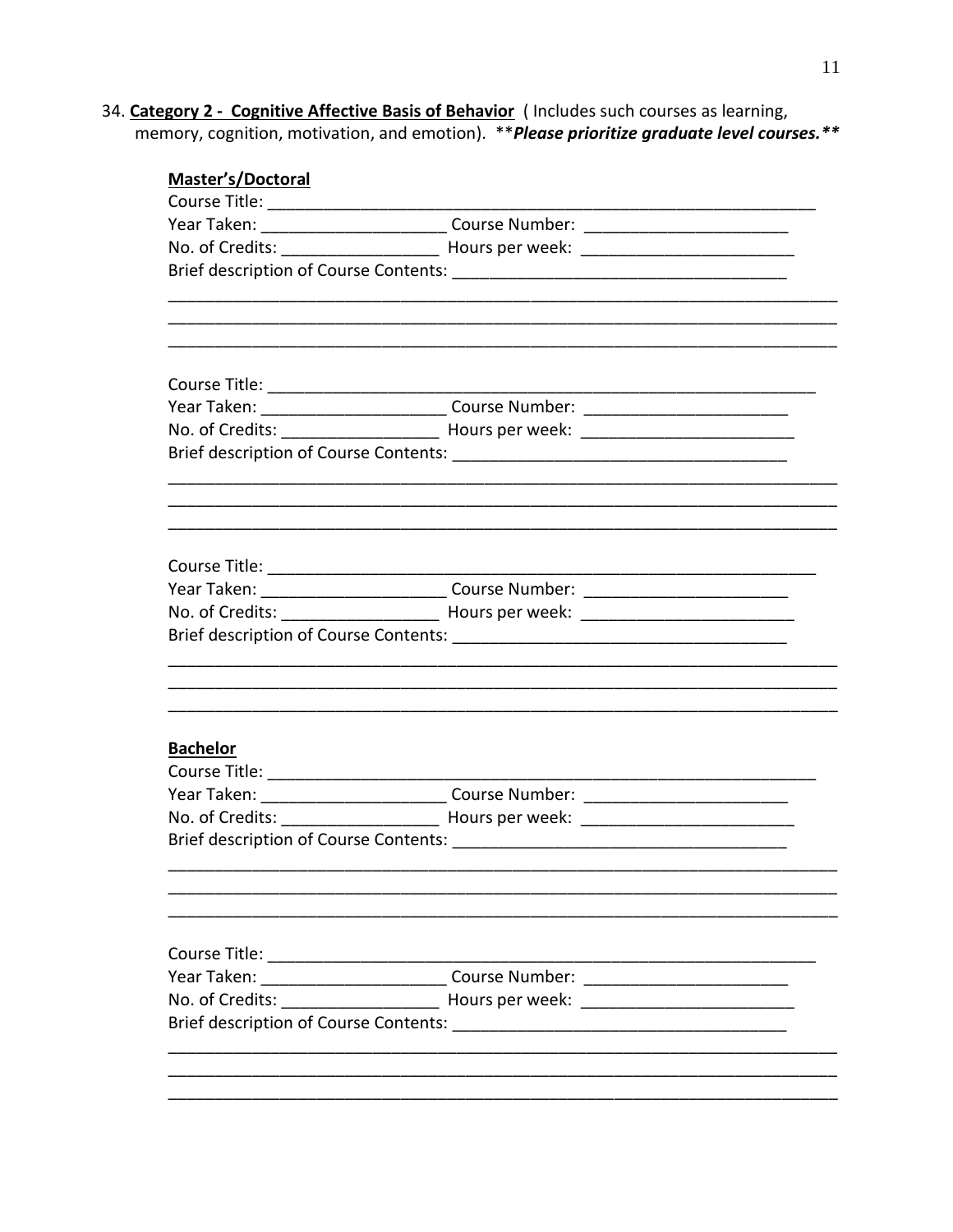35. Category 3 - Social Bases of Behavior (Includes such courses as social psychology, group processes, organizational/industrial psychology, systems, community, and environmental psychology). \*\* Please prioritize graduate level courses. \*\*

| Master's/Doctoral |                                                                                   |  |
|-------------------|-----------------------------------------------------------------------------------|--|
|                   |                                                                                   |  |
|                   | Year Taken: ______________________________Course Number: _______________________  |  |
|                   |                                                                                   |  |
|                   |                                                                                   |  |
|                   |                                                                                   |  |
|                   |                                                                                   |  |
|                   | Year Taken: _______________________________Course Number: ______________________  |  |
|                   |                                                                                   |  |
|                   |                                                                                   |  |
|                   |                                                                                   |  |
|                   |                                                                                   |  |
|                   | Year Taken: ______________________________Course Number: ________________________ |  |
|                   | No. of Credits: _________________________ Hours per week: _______________________ |  |
|                   |                                                                                   |  |
|                   |                                                                                   |  |
| <b>Bachelor</b>   |                                                                                   |  |
|                   |                                                                                   |  |
|                   | Year Taken: ______________________________Course Number: _______________________  |  |
|                   | No. of Credits: __________________________ Hours per week: _____________________  |  |
|                   |                                                                                   |  |
|                   |                                                                                   |  |
|                   |                                                                                   |  |
| Year Taken:       |                                                                                   |  |
|                   |                                                                                   |  |
|                   |                                                                                   |  |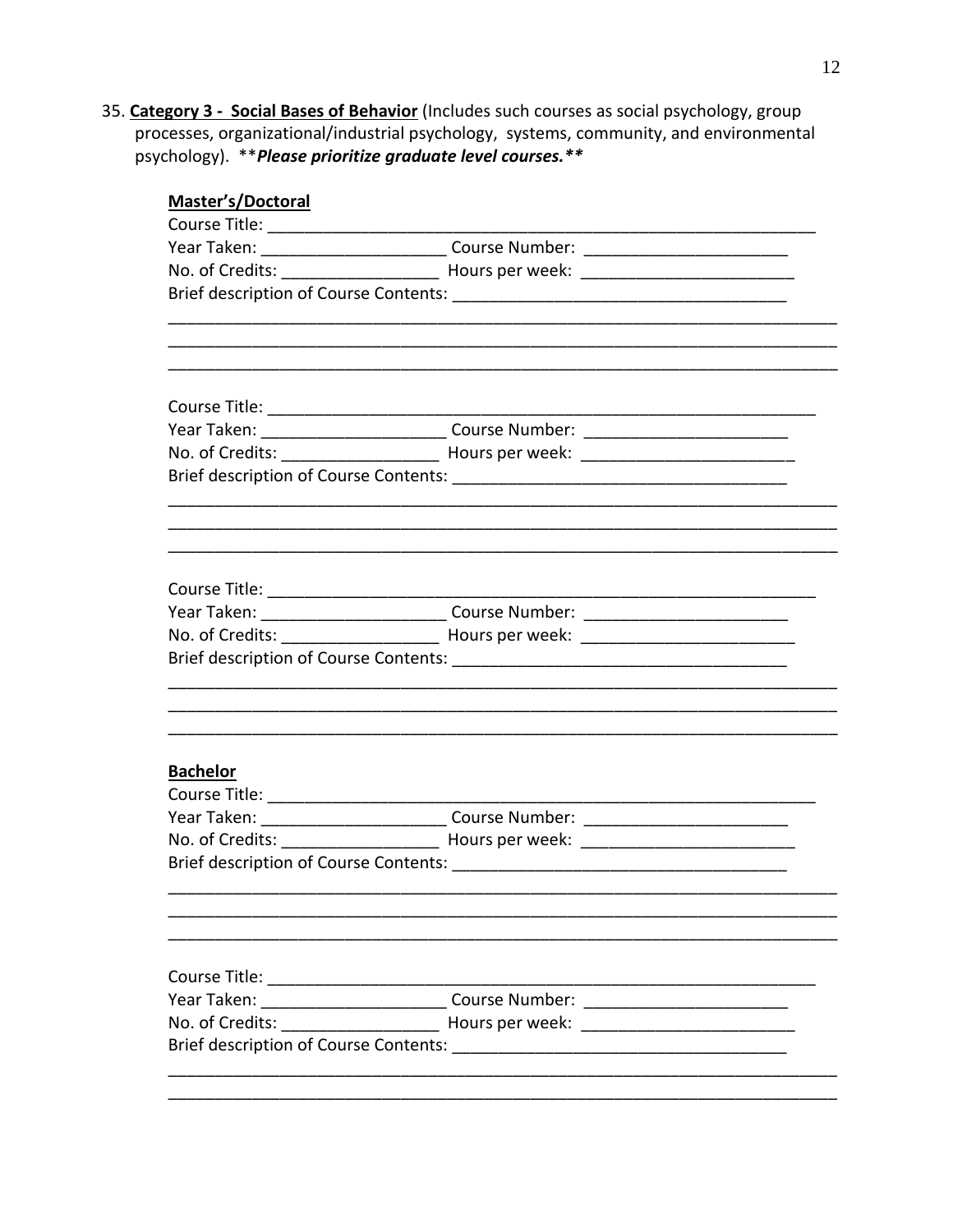36. Category 4 - Individual Differences (includes such courses as personality theory, human development, psychopathology). \*\* Please prioritize graduate level courses. \*\*

| <b>Master's/Doctoral</b>                   |                                                                                   |  |
|--------------------------------------------|-----------------------------------------------------------------------------------|--|
|                                            |                                                                                   |  |
|                                            | Year Taken: _______________________________Course Number: ______________________  |  |
|                                            | No. of Credits: _________________________ Hours per week: ______________________  |  |
|                                            |                                                                                   |  |
|                                            |                                                                                   |  |
|                                            |                                                                                   |  |
|                                            | Course Title: _____________________________Course Number: _______________________ |  |
|                                            | No. of Credits: ________________________ Hours per week: _______________________  |  |
|                                            |                                                                                   |  |
|                                            |                                                                                   |  |
|                                            |                                                                                   |  |
|                                            | Year Taken: ______________________________Course Number: _______________________  |  |
|                                            | No. of Credits: _________________________ Hours per week: ______________________  |  |
|                                            |                                                                                   |  |
|                                            |                                                                                   |  |
| <b>Bachelor</b>                            |                                                                                   |  |
|                                            |                                                                                   |  |
|                                            | Year Taken: _____________________________Course Number: ________________________  |  |
|                                            | No. of Credits: __________________________ Hours per week: ______________________ |  |
|                                            |                                                                                   |  |
|                                            |                                                                                   |  |
| Course Title: <u>_____________________</u> |                                                                                   |  |
|                                            | Year Taken: _____________________________Course Number: ________________________  |  |
|                                            |                                                                                   |  |
|                                            |                                                                                   |  |
|                                            |                                                                                   |  |
|                                            |                                                                                   |  |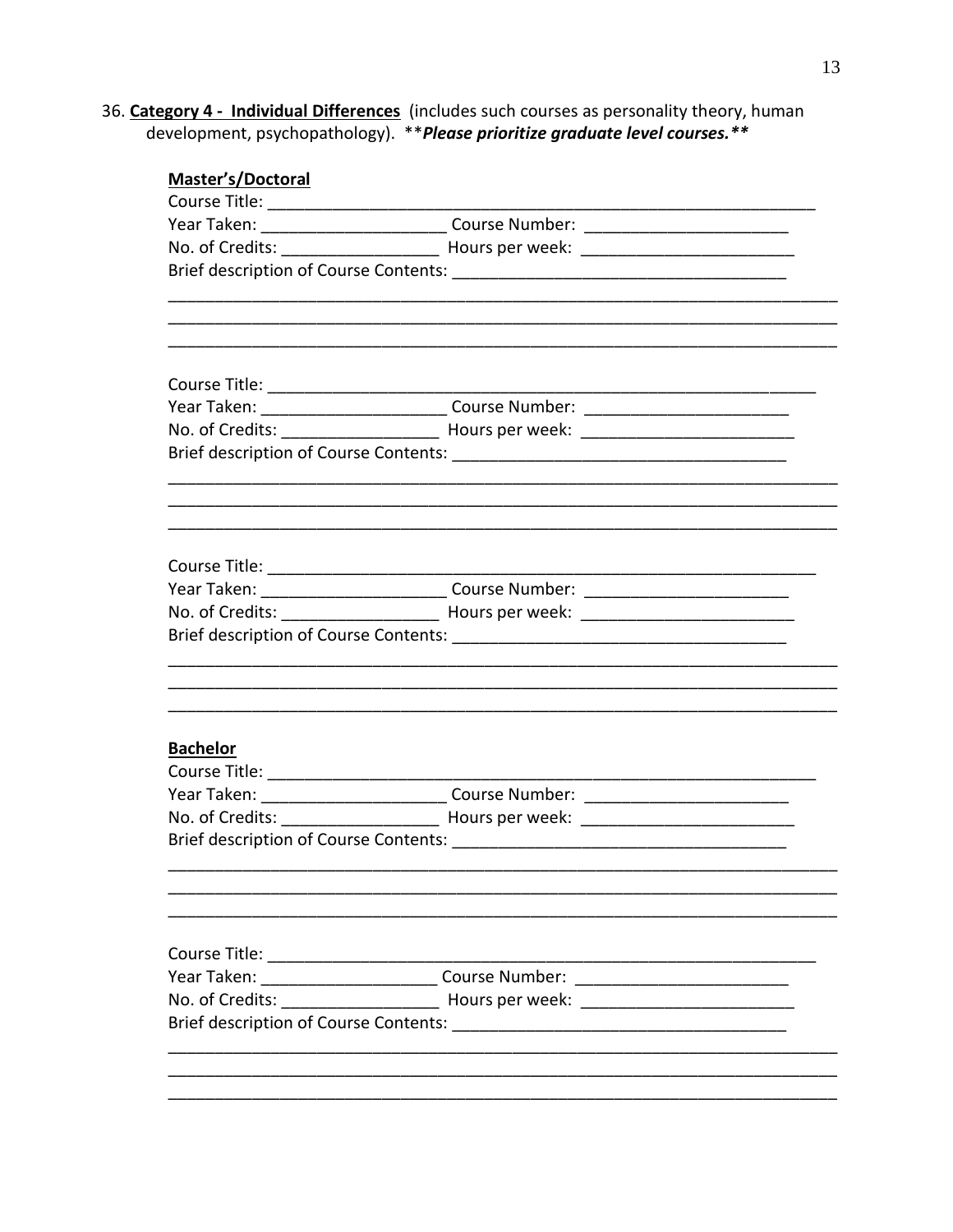37. Category 5 - Ethics and Professional Standards (includes courses and seminars devoted to professional issues and professional ethics and standards of conduct). \*\* Please prioritize graduate level courses.\*\*

| Master's/Doctoral |                                                                                  |  |
|-------------------|----------------------------------------------------------------------------------|--|
|                   |                                                                                  |  |
|                   | Year Taken: ______________________________Course Number: _______________________ |  |
|                   |                                                                                  |  |
|                   |                                                                                  |  |
|                   |                                                                                  |  |
|                   |                                                                                  |  |
|                   |                                                                                  |  |
|                   | Year Taken: ______________________________Course Number: _______________________ |  |
|                   |                                                                                  |  |
|                   |                                                                                  |  |
|                   |                                                                                  |  |
|                   |                                                                                  |  |
|                   |                                                                                  |  |
|                   | Year Taken: ______________________________Course Number: _______________________ |  |
|                   | No. of Credits: _________________________ Hours per week: ______________________ |  |
|                   |                                                                                  |  |
|                   |                                                                                  |  |
| <b>Bachelor</b>   |                                                                                  |  |
|                   |                                                                                  |  |
|                   | Year Taken: _____________________________Course Number: ________________________ |  |
|                   |                                                                                  |  |
|                   |                                                                                  |  |
|                   |                                                                                  |  |
|                   |                                                                                  |  |
|                   |                                                                                  |  |
| Year Taken:       |                                                                                  |  |
|                   |                                                                                  |  |
|                   |                                                                                  |  |
|                   |                                                                                  |  |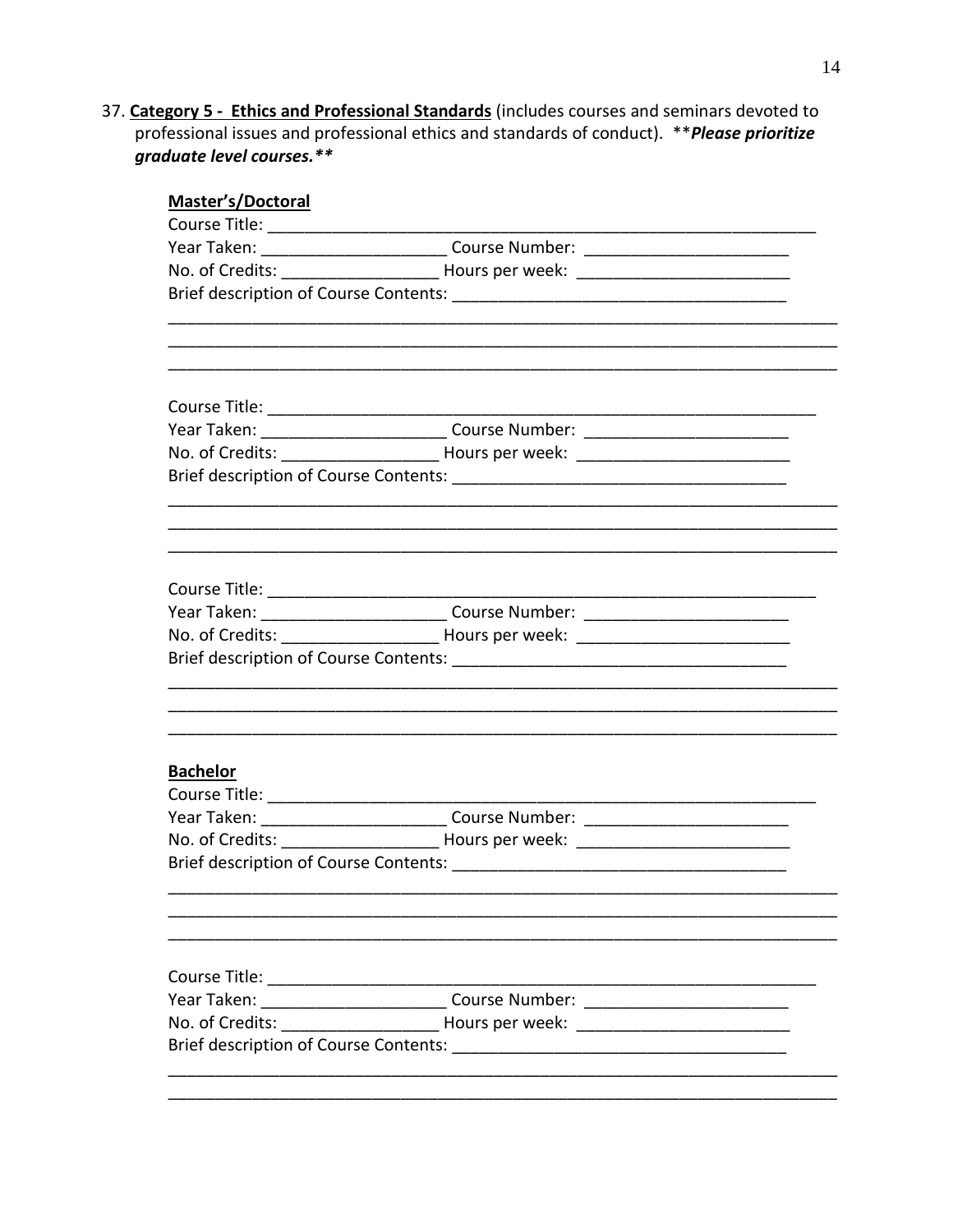38. Category 7: Research Design and Methodology (includes such courses as research design, experimental procedures, and laboratory methods). \*\* Please prioritize graduate level courses.\*\*

| Master's/Doctoral |                                                                                  |  |
|-------------------|----------------------------------------------------------------------------------|--|
|                   |                                                                                  |  |
|                   | Year Taken: ______________________________Course Number: _______________________ |  |
|                   | No. of Credits: _________________________ Hours per week: ______________________ |  |
|                   |                                                                                  |  |
|                   |                                                                                  |  |
|                   |                                                                                  |  |
|                   |                                                                                  |  |
|                   | Year Taken: ______________________________Course Number: _______________________ |  |
|                   | No. of Credits: __________________________ Hours per week: _____________________ |  |
|                   |                                                                                  |  |
|                   |                                                                                  |  |
|                   |                                                                                  |  |
|                   |                                                                                  |  |
|                   | Year Taken: _____________________________Course Number: ________________________ |  |
|                   | No. of Credits: _________________________ Hours per week: ______________________ |  |
|                   |                                                                                  |  |
|                   |                                                                                  |  |
| <b>Bachelor</b>   |                                                                                  |  |
|                   |                                                                                  |  |
|                   | Year Taken: ______________________________Course Number: _______________________ |  |
|                   |                                                                                  |  |
|                   |                                                                                  |  |
|                   |                                                                                  |  |
|                   |                                                                                  |  |
|                   |                                                                                  |  |
| Year Taken:       | <b>Course Number:</b> <u>Course 2001</u>                                         |  |
|                   |                                                                                  |  |
|                   |                                                                                  |  |
|                   |                                                                                  |  |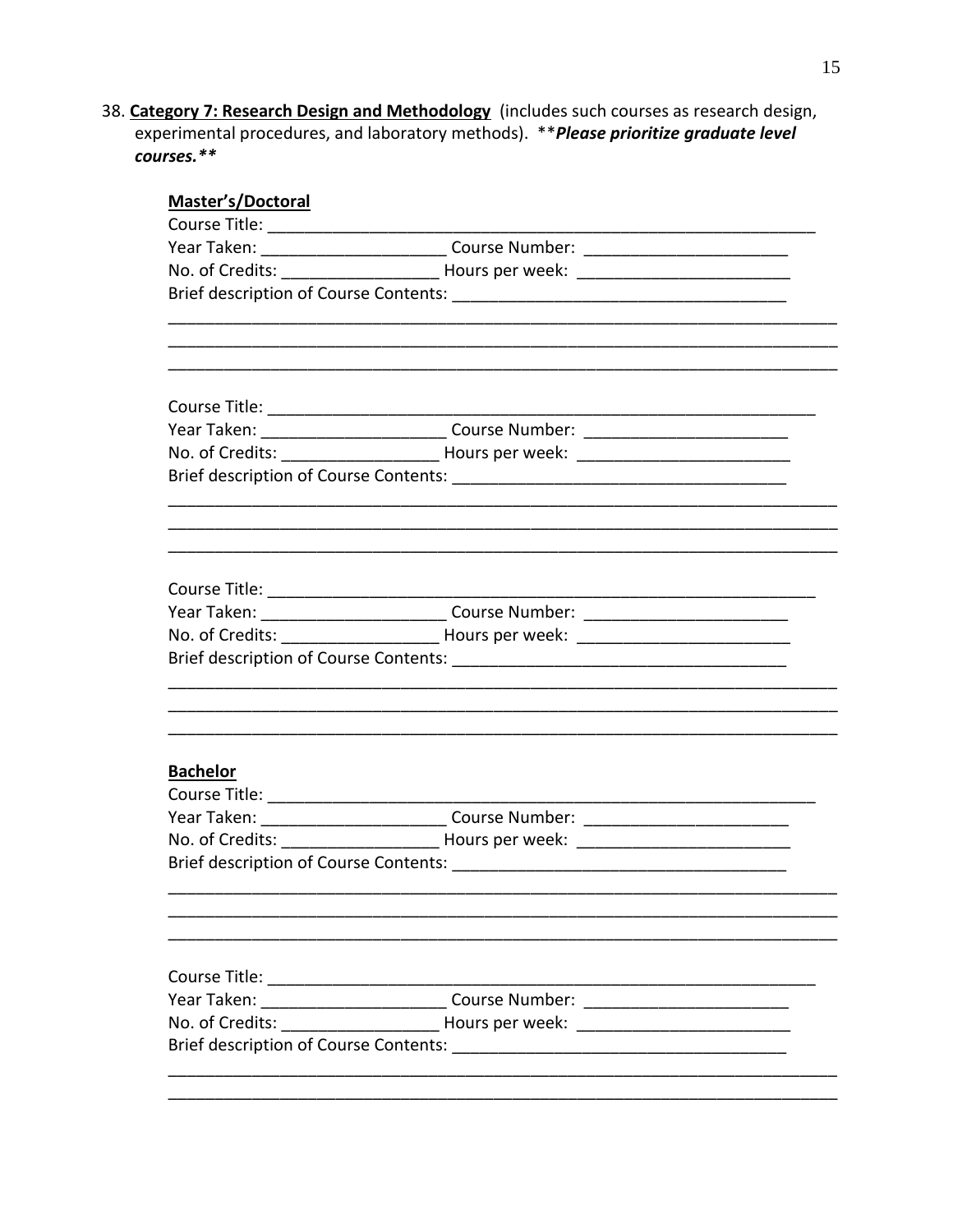39. Category 8: Statistics and Psychometrics (includes such courses as statistics, multivariate analysis, techniques, and test construction and validation). \*\* Please prioritize graduate level courses.\*\*

| <b>Master's/Doctoral</b>       |                                                                                   |  |
|--------------------------------|-----------------------------------------------------------------------------------|--|
| Course Title: ________________ |                                                                                   |  |
|                                | Year Taken: ______________________________Course Number: _______________________  |  |
|                                | No. of Credits: _________________________ Hours per week: ______________________  |  |
|                                |                                                                                   |  |
|                                |                                                                                   |  |
|                                |                                                                                   |  |
|                                | Year Taken: _______________________________Course Number: _______________________ |  |
|                                |                                                                                   |  |
|                                |                                                                                   |  |
|                                |                                                                                   |  |
|                                |                                                                                   |  |
|                                |                                                                                   |  |
|                                | Year Taken: ______________________________Course Number: _______________________  |  |
|                                | No. of Credits: _________________________ Hours per week: ______________________  |  |
|                                |                                                                                   |  |
|                                |                                                                                   |  |
| <b>Bachelor</b>                |                                                                                   |  |
|                                |                                                                                   |  |
|                                | Year Taken: _____________________________Course Number: ________________________  |  |
|                                | No. of Credits: _________________________ Hours per week: ______________________  |  |
|                                |                                                                                   |  |
|                                |                                                                                   |  |
|                                |                                                                                   |  |
|                                | Year Taken: ______________________________Course Number: _______________________  |  |
|                                | No. of Credits: __________________________ Hours per week: _____________________  |  |
|                                |                                                                                   |  |
|                                |                                                                                   |  |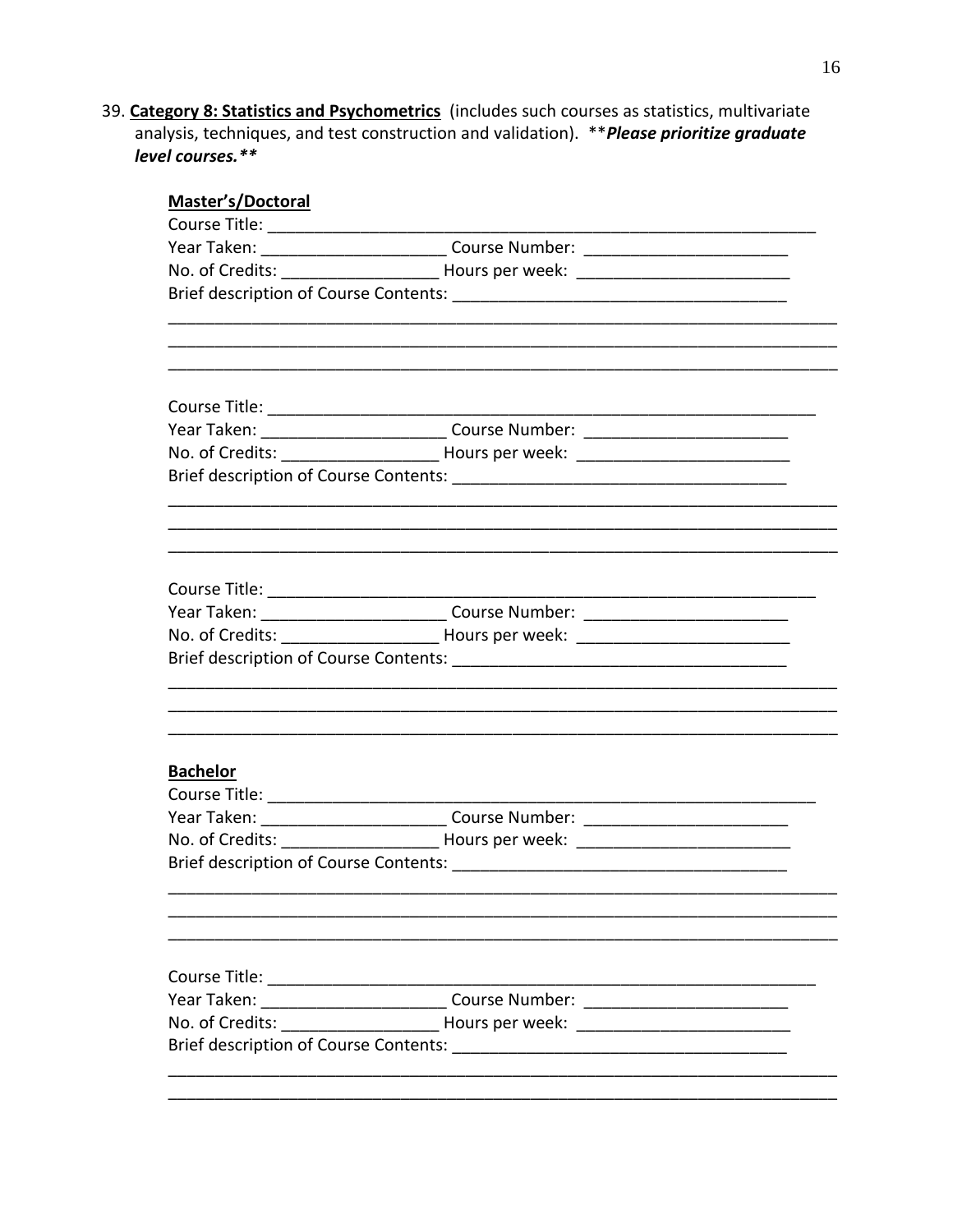40. Category 9 - Psychological Assessment and Evaluation (includes such courses as psychological assessment, behavioral assessment, psychodiagnosis, and various assessment procedures with individuals or groups, as well as program evaluations). \*\*Please prioritize graduate level courses.\*\*

| <b>Master's/Doctoral</b> |                                                                                   |  |
|--------------------------|-----------------------------------------------------------------------------------|--|
|                          |                                                                                   |  |
|                          | Year Taken: ______________________________Course Number: _______________________  |  |
|                          |                                                                                   |  |
|                          |                                                                                   |  |
|                          |                                                                                   |  |
|                          |                                                                                   |  |
|                          |                                                                                   |  |
|                          | Year Taken: ______________________________Course Number: _______________________  |  |
|                          | No. of Credits: __________________________ Hours per week: ______________________ |  |
|                          |                                                                                   |  |
|                          |                                                                                   |  |
|                          | Year Taken: ______________________________Course Number: _______________________  |  |
|                          |                                                                                   |  |
|                          |                                                                                   |  |
|                          |                                                                                   |  |
| <b>Bachelor</b>          |                                                                                   |  |
|                          |                                                                                   |  |
|                          | Year Taken: _____________________________Course Number: ________________________  |  |
|                          |                                                                                   |  |
|                          |                                                                                   |  |
|                          |                                                                                   |  |
|                          |                                                                                   |  |
|                          | Year Taken: _______________________________Course Number: ______________________  |  |
|                          | No. of Credits: __________________________ Hours per week: ______________________ |  |
|                          |                                                                                   |  |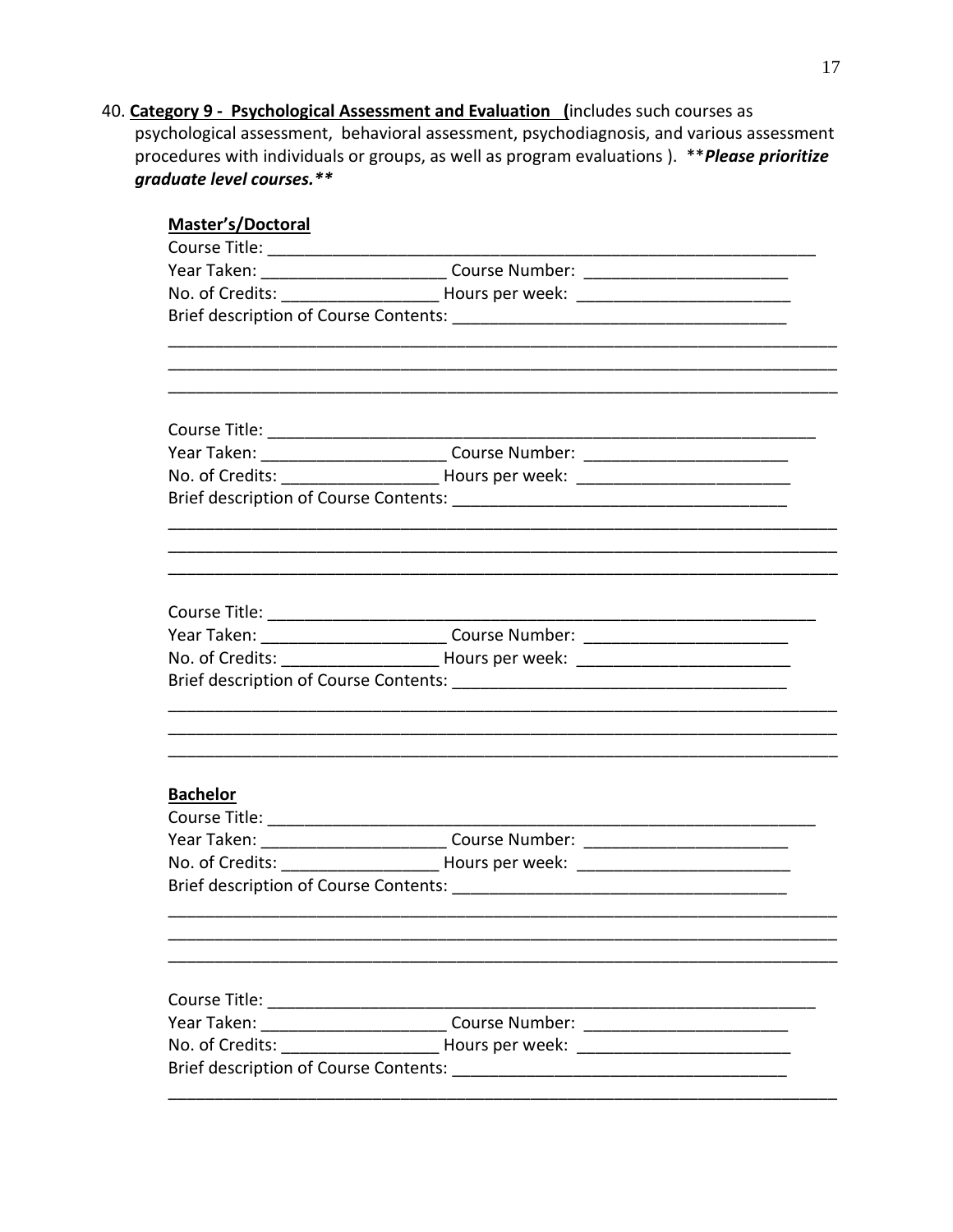41. Category 10 - Psychological Intervention and Consultation (includes courses in intervention procedures, psychotherapy, counseling, and behavior modification with individuals, groups and families). \*\* Please prioritize graduate level courses. \*\*

| Master's/Doctoral                                      |                                                                                  |  |
|--------------------------------------------------------|----------------------------------------------------------------------------------|--|
|                                                        |                                                                                  |  |
|                                                        | Year Taken: _______________________________Course Number: ______________________ |  |
|                                                        |                                                                                  |  |
|                                                        |                                                                                  |  |
|                                                        |                                                                                  |  |
|                                                        |                                                                                  |  |
|                                                        | Year Taken: ______________________________Course Number: _______________________ |  |
|                                                        |                                                                                  |  |
|                                                        |                                                                                  |  |
|                                                        |                                                                                  |  |
|                                                        |                                                                                  |  |
|                                                        | Year Taken: ______________________________Course Number: _______________________ |  |
|                                                        |                                                                                  |  |
|                                                        |                                                                                  |  |
|                                                        |                                                                                  |  |
|                                                        |                                                                                  |  |
|                                                        |                                                                                  |  |
| <b>Bachelor</b>                                        |                                                                                  |  |
|                                                        |                                                                                  |  |
|                                                        |                                                                                  |  |
|                                                        | Year Taken: ______________________________Course Number: _______________________ |  |
|                                                        | No. of Credits: ________________________ Hours per week: _______________________ |  |
| <b>Brief description of Course Contents:</b>           |                                                                                  |  |
|                                                        |                                                                                  |  |
| Course Title: <u>_________________________________</u> |                                                                                  |  |
|                                                        | Year Taken: ______________________________Course Number: _______________________ |  |
|                                                        |                                                                                  |  |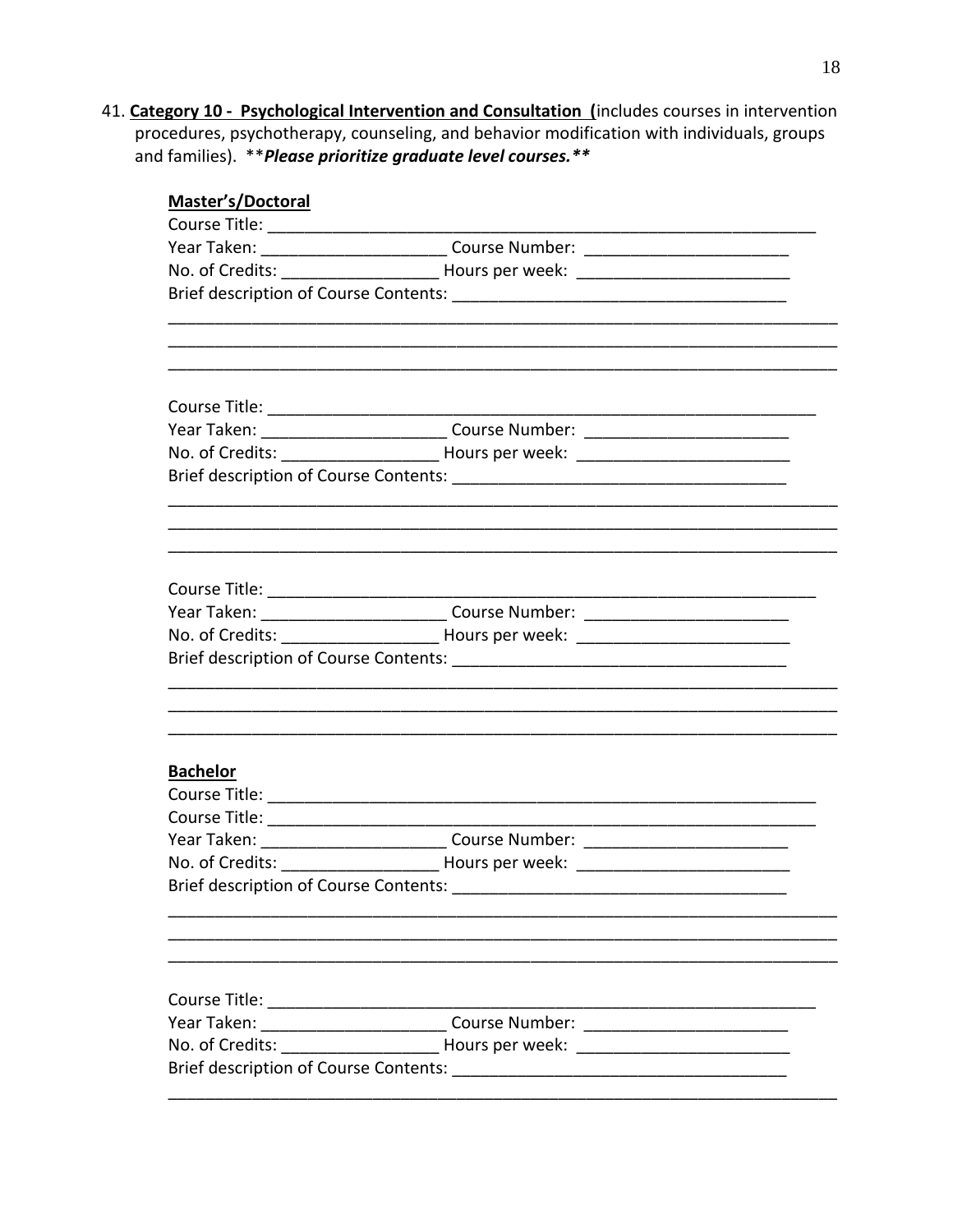### **G. SUPERVISED TRAINING HISTORY**

# **I) Master's Level Supervised Training Experience:**

42. Provide below details of all your supervised training experiences during your master's level training (e.g. internships). Please start with the most recent and continue backwards.

| A Title/Name of position held: __________                           |                                                                                                                                                                                                                    |
|---------------------------------------------------------------------|--------------------------------------------------------------------------------------------------------------------------------------------------------------------------------------------------------------------|
| Start Date________________________                                  |                                                                                                                                                                                                                    |
| (dd/mm/yyyy)                                                        | (dd/mm/yyyy)                                                                                                                                                                                                       |
|                                                                     |                                                                                                                                                                                                                    |
|                                                                     | If part time, state number of hours per week: __________ Direct client contact hours per week: ______                                                                                                              |
|                                                                     | Individual supervision hours per week: ________________Group supervision hours per week: __________                                                                                                                |
|                                                                     |                                                                                                                                                                                                                    |
|                                                                     | Services offered by institution:                                                                                                                                                                                   |
| Supervisor's name and profession: ___________                       | Your duties and responsibilities including a description of clients seen and services provided, e.g.,<br>presenting problem, type of service, area of practice, ages of clients. Refer to the areas of practice in |
| Section L when you describe your experience.                        |                                                                                                                                                                                                                    |
|                                                                     |                                                                                                                                                                                                                    |
| Course No:. ________ No. of Credit: ________ Year taken: __________ |                                                                                                                                                                                                                    |
|                                                                     |                                                                                                                                                                                                                    |
|                                                                     |                                                                                                                                                                                                                    |
|                                                                     |                                                                                                                                                                                                                    |
|                                                                     |                                                                                                                                                                                                                    |
| (dd/mm/yyyy)                                                        | (dd/mm/yyyy)                                                                                                                                                                                                       |
|                                                                     | If part time, state number of hours per week: __________ Direct client contact hours per week: _____                                                                                                               |
| Name of organization or institution: _________________              | Individual supervision hours per week: _______________Group supervision hours per week: _________                                                                                                                  |
|                                                                     | Services offered by institution:                                                                                                                                                                                   |
|                                                                     |                                                                                                                                                                                                                    |
| Supervisor's name and profession:                                   |                                                                                                                                                                                                                    |
|                                                                     | Your duties and responsibilities including a description of clients seen and services provided, e.g.,                                                                                                              |
|                                                                     | presenting problem, type of service, area of practice, ages of clients. Refer to the areas of practice in                                                                                                          |
| Section L when you describe your experience.                        |                                                                                                                                                                                                                    |
|                                                                     |                                                                                                                                                                                                                    |
|                                                                     |                                                                                                                                                                                                                    |
|                                                                     |                                                                                                                                                                                                                    |
|                                                                     |                                                                                                                                                                                                                    |
| Course No:. _______ No. of Credit: _______ Year taken: _________    |                                                                                                                                                                                                                    |
|                                                                     |                                                                                                                                                                                                                    |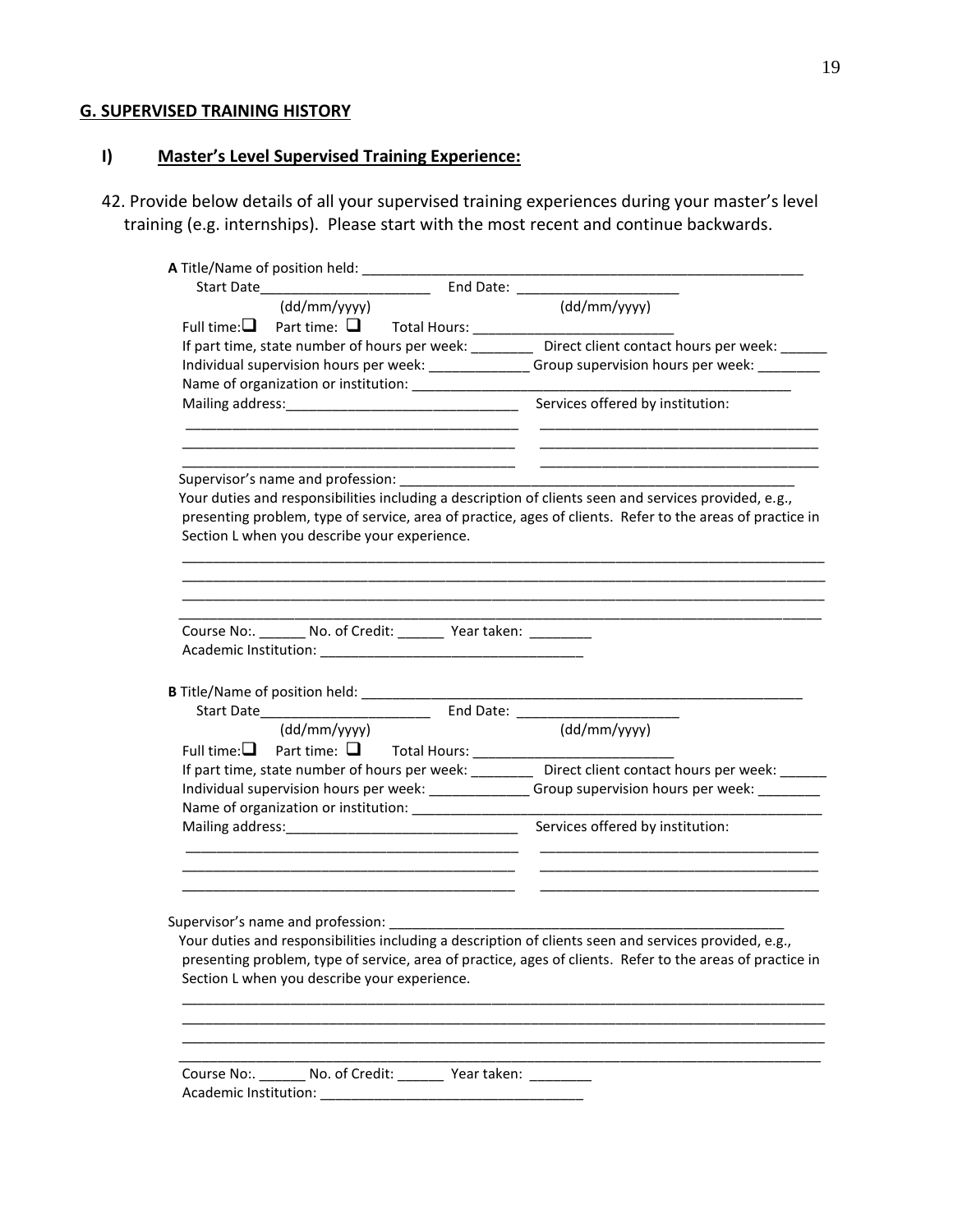### **II) Doctoral Supervised Training Experience:**

43. Provide below details of all your training experiences prior to the doctoral-level internship. Examples are practica and other supervised experience that were required as part of your professional training. Section H which follows is for description of your pre-doctoral internship experience. Please start with the most recent and continue backwards.

| A Title/Name of position held: __________________                                                                                                         |                                                                                                       |
|-----------------------------------------------------------------------------------------------------------------------------------------------------------|-------------------------------------------------------------------------------------------------------|
|                                                                                                                                                           |                                                                                                       |
| (dd/mm/yyyy)                                                                                                                                              | (dd/mm/yyyy)                                                                                          |
|                                                                                                                                                           |                                                                                                       |
| If part time, state number of hours per week: _________ Direct client contact hours per week: ______                                                      |                                                                                                       |
| Individual supervision hours per week: ________________Group supervision hours per week: __________                                                       |                                                                                                       |
|                                                                                                                                                           |                                                                                                       |
|                                                                                                                                                           | Services offered by institution:                                                                      |
| Supervisor's name and profession:<br>Your duties and responsibilities including a description of clients seen and services provided, e.g.,                |                                                                                                       |
| presenting problem, type of service, area of practice, ages of clients. Refer to the areas of practice in<br>Section L when you describe your experience. |                                                                                                       |
|                                                                                                                                                           |                                                                                                       |
|                                                                                                                                                           |                                                                                                       |
| Course No:. _______ No. of Credit: _______ Year taken: _______                                                                                            |                                                                                                       |
|                                                                                                                                                           |                                                                                                       |
|                                                                                                                                                           |                                                                                                       |
|                                                                                                                                                           |                                                                                                       |
|                                                                                                                                                           |                                                                                                       |
|                                                                                                                                                           |                                                                                                       |
| (dd/mm/yyyy)                                                                                                                                              | (dd/mm/yyyy)                                                                                          |
|                                                                                                                                                           |                                                                                                       |
|                                                                                                                                                           |                                                                                                       |
|                                                                                                                                                           |                                                                                                       |
| Individual supervision hours per week: _______________Group supervision hours per week: _________                                                         |                                                                                                       |
| Name of organization or institution: _________________                                                                                                    | If part time, state number of hours per week: __________ Direct client contact hours per week: ______ |
|                                                                                                                                                           |                                                                                                       |
|                                                                                                                                                           |                                                                                                       |
| Supervisor's name and profession:                                                                                                                         |                                                                                                       |
| Your duties and responsibilities including a description of clients seen and services provided, e.g.,                                                     |                                                                                                       |
|                                                                                                                                                           |                                                                                                       |
| presenting problem, type of service, area of practice, ages of clients. Refer to the areas of practice in<br>Section L when you describe your experience. |                                                                                                       |
|                                                                                                                                                           |                                                                                                       |
|                                                                                                                                                           |                                                                                                       |
|                                                                                                                                                           |                                                                                                       |
|                                                                                                                                                           |                                                                                                       |
| Course No:. ________ No. of Credit: ________ Year taken: _________<br>Academic Institution:                                                               |                                                                                                       |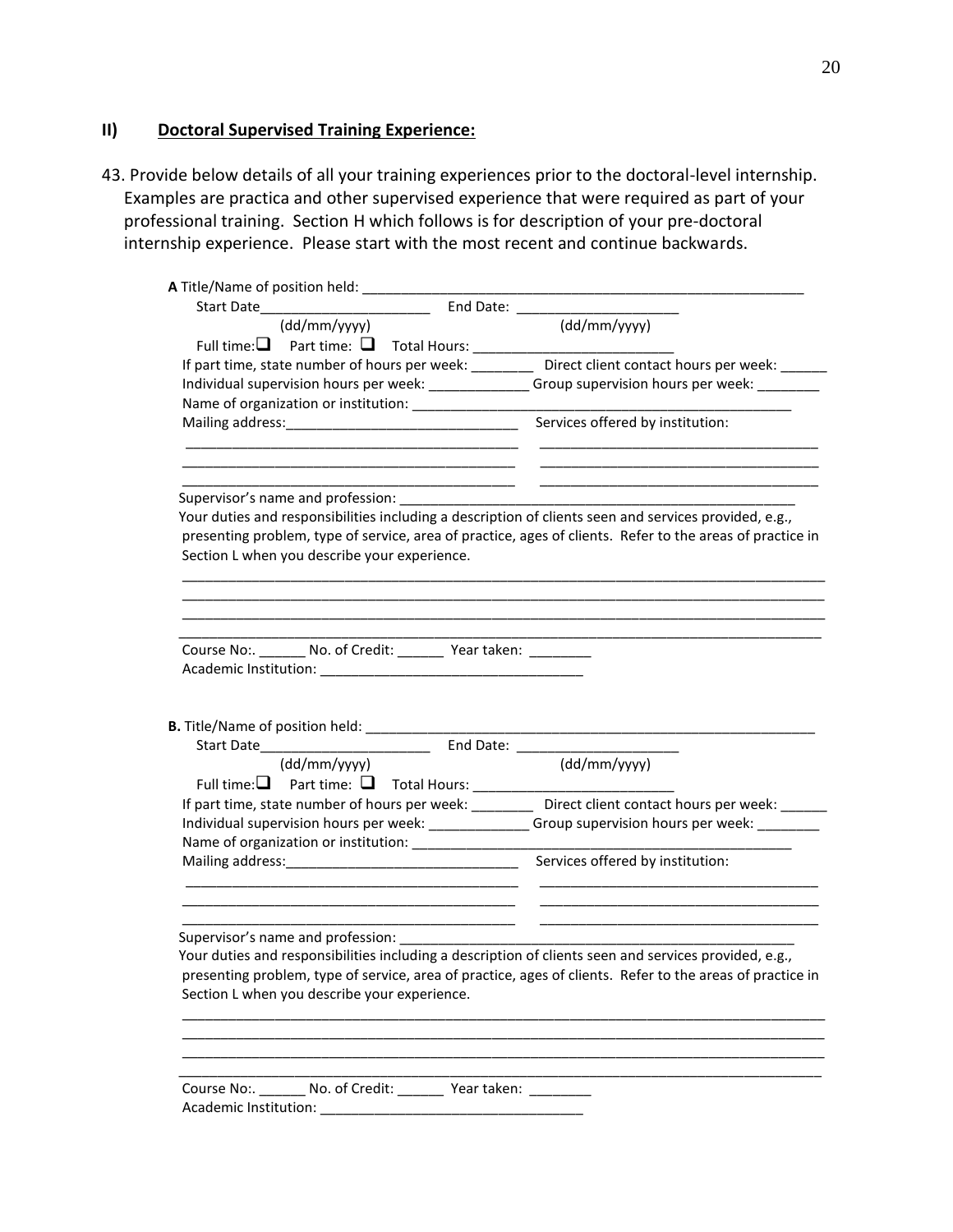| <b>C.</b> Title/Name of position held: _________                                                                                                          |                                                                                                                                                                                                                               |
|-----------------------------------------------------------------------------------------------------------------------------------------------------------|-------------------------------------------------------------------------------------------------------------------------------------------------------------------------------------------------------------------------------|
| Start Date                                                                                                                                                | End Date: The Contract of the Contract of the Contract of the Contract of the Contract of the Contract of the Contract of the Contract of the Contract of the Contract of the Contract of the Contract of the Contract of the |
| (dd/mm/yyyy)                                                                                                                                              | (dd/mm/yyyy)                                                                                                                                                                                                                  |
|                                                                                                                                                           |                                                                                                                                                                                                                               |
| If part time, state number of hours per week: __________ Direct client contact hours per week: ______                                                     |                                                                                                                                                                                                                               |
| Individual supervision hours per week: _______________Group supervision hours per week: _________                                                         |                                                                                                                                                                                                                               |
|                                                                                                                                                           |                                                                                                                                                                                                                               |
|                                                                                                                                                           | Services offered by institution:                                                                                                                                                                                              |
|                                                                                                                                                           |                                                                                                                                                                                                                               |
| Your duties and responsibilities including a description of clients seen and services provided, e.g.,                                                     |                                                                                                                                                                                                                               |
| presenting problem, type of service, area of practice, ages of clients. Refer to the areas of practice in<br>Section L when you describe your experience. |                                                                                                                                                                                                                               |
|                                                                                                                                                           |                                                                                                                                                                                                                               |
| Course No:. _______ No. of Credit: _______ Year taken: _________                                                                                          |                                                                                                                                                                                                                               |
|                                                                                                                                                           |                                                                                                                                                                                                                               |
|                                                                                                                                                           |                                                                                                                                                                                                                               |
|                                                                                                                                                           |                                                                                                                                                                                                                               |
| D. Title/Name of position held: ___________                                                                                                               |                                                                                                                                                                                                                               |
|                                                                                                                                                           |                                                                                                                                                                                                                               |
| (dd/mm/yyyy)                                                                                                                                              | (dd/mm/yyyy)                                                                                                                                                                                                                  |
|                                                                                                                                                           |                                                                                                                                                                                                                               |
| If part time, state number of hours per week: _________ Direct client contact hours per week: ______                                                      |                                                                                                                                                                                                                               |
| Individual supervision hours per week: _______________Group supervision hours per week: _________                                                         |                                                                                                                                                                                                                               |
|                                                                                                                                                           |                                                                                                                                                                                                                               |
|                                                                                                                                                           | Services offered by institution:                                                                                                                                                                                              |
|                                                                                                                                                           |                                                                                                                                                                                                                               |
| Supervisor's name and profession:                                                                                                                         |                                                                                                                                                                                                                               |
| Your duties and responsibilities including a description of clients seen and services provided, e.g.,                                                     |                                                                                                                                                                                                                               |
| presenting problem, type of service, area of practice, ages of clients. Refer to the areas of practice in                                                 |                                                                                                                                                                                                                               |
| Section L when you describe your experience.                                                                                                              |                                                                                                                                                                                                                               |
|                                                                                                                                                           |                                                                                                                                                                                                                               |
|                                                                                                                                                           |                                                                                                                                                                                                                               |
|                                                                                                                                                           |                                                                                                                                                                                                                               |
|                                                                                                                                                           |                                                                                                                                                                                                                               |
| Course No:. _______ No. of Credit: ________ Year taken: _________                                                                                         |                                                                                                                                                                                                                               |
|                                                                                                                                                           |                                                                                                                                                                                                                               |
|                                                                                                                                                           |                                                                                                                                                                                                                               |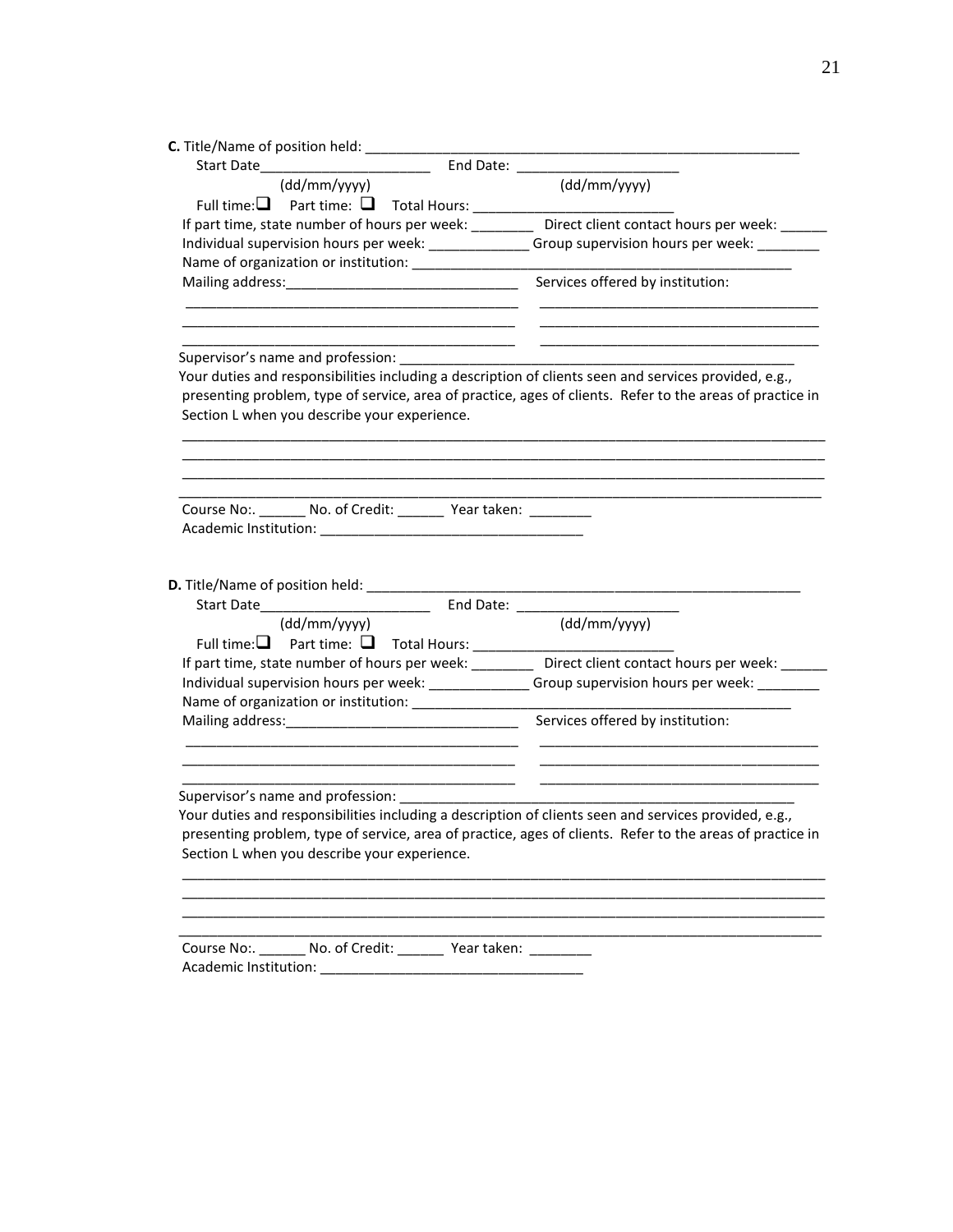#### **H. PRE-DOCTORAL INTERNSHIP EXPERIENCE**

| 44. Was your pre-doctoral internship accredited by any of the following? Please check those that |  |  |  |
|--------------------------------------------------------------------------------------------------|--|--|--|
| apply.                                                                                           |  |  |  |

Canadian Psychological Association (CPA):\_\_\_\_\_\_\_\_\_ American Psychological Association (APA): \_\_\_\_\_\_\_\_\_

If your pre-doctoral internship was accredited, answer Question 45. If your pre-doctoral internship was not accredited, please provide information from your University confirming that the CPA and/or APA pre-doctoral accreditation standards were followed.

45. Description of Accredited Pre-Doctoral Internship:

|                                     |                                                           | End Date: $\frac{1}{\text{(\ddot{d}/mm/yyyy)}}$                                                                                                                                  |
|-------------------------------------|-----------------------------------------------------------|----------------------------------------------------------------------------------------------------------------------------------------------------------------------------------|
| Full time: $\Box$ Part time: $\Box$ |                                                           |                                                                                                                                                                                  |
|                                     | If part time, state: Number of hours per week: __________ |                                                                                                                                                                                  |
|                                     |                                                           | Number of direct client contact hours per week:                                                                                                                                  |
|                                     |                                                           |                                                                                                                                                                                  |
|                                     |                                                           |                                                                                                                                                                                  |
|                                     |                                                           |                                                                                                                                                                                  |
| Services offered by Institution:    |                                                           |                                                                                                                                                                                  |
|                                     |                                                           |                                                                                                                                                                                  |
|                                     |                                                           |                                                                                                                                                                                  |
|                                     |                                                           | Your duties and responsibilities (include a description of clients seen and services<br>provided, e.g., presenting problem, type of service, area of practice, ages of clients): |
|                                     |                                                           |                                                                                                                                                                                  |
|                                     |                                                           |                                                                                                                                                                                  |
|                                     |                                                           |                                                                                                                                                                                  |
|                                     |                                                           |                                                                                                                                                                                  |
|                                     |                                                           |                                                                                                                                                                                  |
|                                     |                                                           | Course No:. ___________ No. of Credit: ________________ Year taken: ____________                                                                                                 |
|                                     |                                                           |                                                                                                                                                                                  |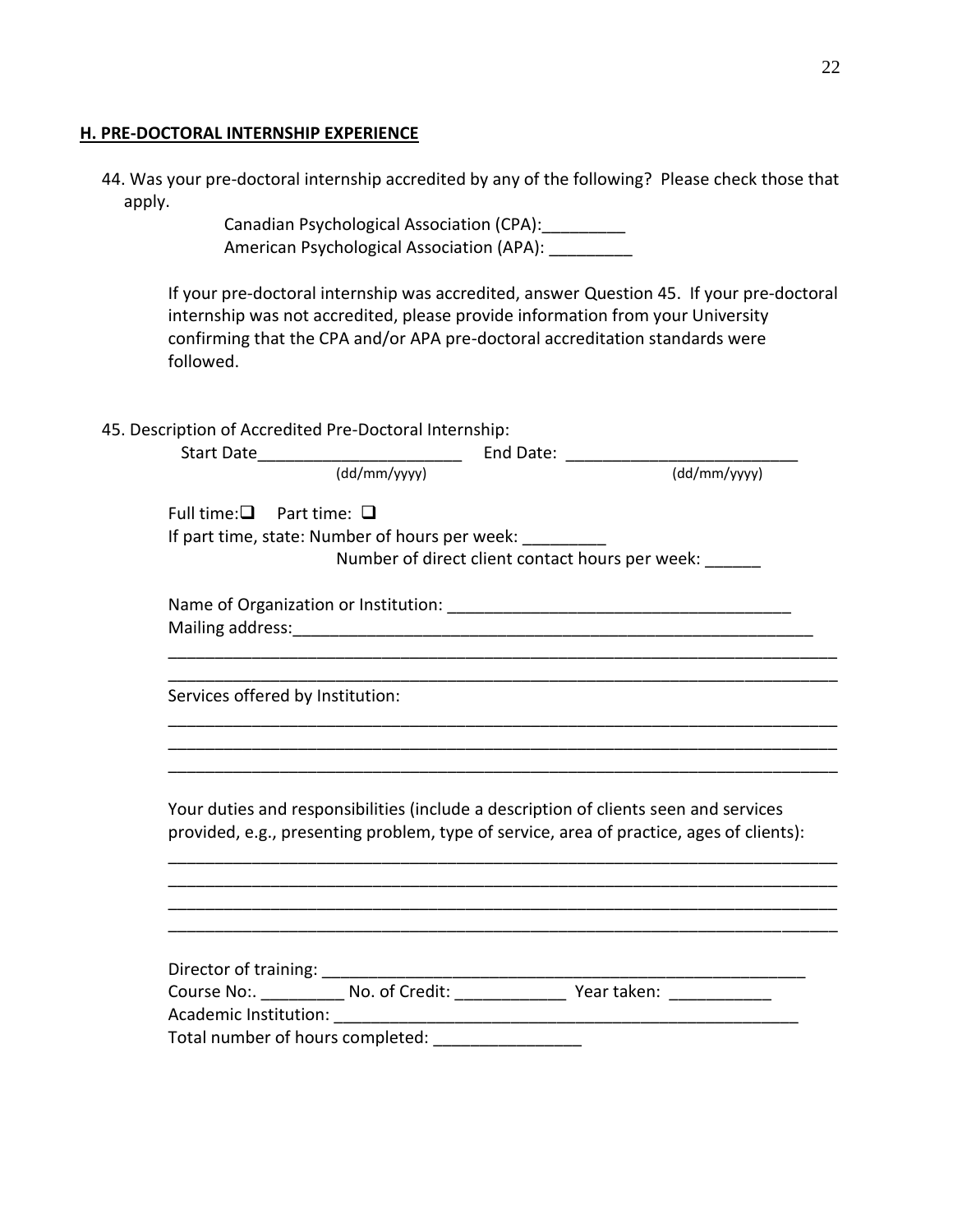# **I. POST GRADUATE CONTINUING EDUCATION (WORKSHOPS, SEMINARS. ETC.)**

46. Provide information requested below regarding continuing education, beginning with the most recent.

| Title of Seminar,<br>Workshop, Conference, etc. | Name and profession<br>of Presenter | Lengths<br>(Days) | Date | Place |
|-------------------------------------------------|-------------------------------------|-------------------|------|-------|
|                                                 |                                     |                   |      |       |
|                                                 |                                     |                   |      |       |
|                                                 |                                     |                   |      |       |
|                                                 |                                     |                   |      |       |
|                                                 |                                     |                   |      |       |
|                                                 |                                     |                   |      |       |
|                                                 |                                     |                   |      |       |
|                                                 |                                     |                   |      |       |
|                                                 |                                     |                   |      |       |
|                                                 |                                     |                   |      |       |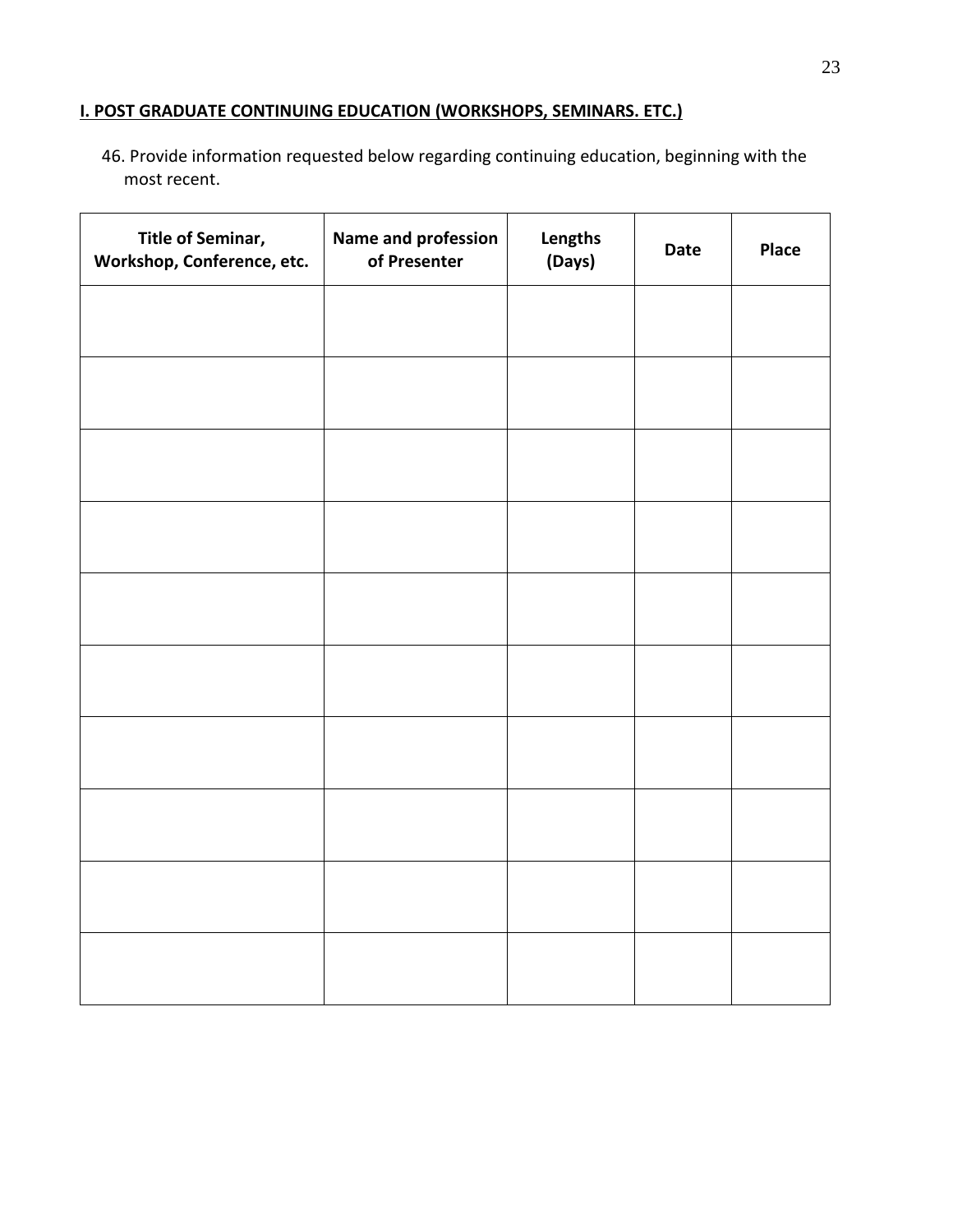#### **J. PROFESSIONAL EMPLOYMENT EXPERIENCE**

47. Please provide below details of the complete record of your professional employment experience, starting with current or most recent and continuing backwards. Please refer to the area of practice information (i.e., the definitions and the grid in Section L) when you describe your experience.

| <b>A</b> Title/Name of position held:                                                                 |                                                                                                                               |
|-------------------------------------------------------------------------------------------------------|-------------------------------------------------------------------------------------------------------------------------------|
| Start Date and the Start Date                                                                         |                                                                                                                               |
| (dd/mm/yyyy)                                                                                          | $\frac{1}{\text{(dd/mm/yyyy)}}$                                                                                               |
| Full time: $\Box$ Part time: $\Box$                                                                   |                                                                                                                               |
| If part time, state number of hours per week: __________ Direct client contact hours per week: _____  |                                                                                                                               |
|                                                                                                       |                                                                                                                               |
|                                                                                                       |                                                                                                                               |
|                                                                                                       |                                                                                                                               |
|                                                                                                       |                                                                                                                               |
|                                                                                                       | <u> 1989 - Johann John Stone, mars et al. 1989 - John Stone, mars et al. 1989 - John Stone, mars et al. 1989 - John Stone</u> |
|                                                                                                       |                                                                                                                               |
| Your duties and responsibilities (include a description of clients seen and services provided, e.g.,  |                                                                                                                               |
| presenting problem, type of service, area of practice, ages of clients):                              |                                                                                                                               |
|                                                                                                       |                                                                                                                               |
|                                                                                                       |                                                                                                                               |
|                                                                                                       |                                                                                                                               |
|                                                                                                       |                                                                                                                               |
|                                                                                                       |                                                                                                                               |
|                                                                                                       |                                                                                                                               |
| (dd/mm/yyyy)                                                                                          | (dd/mm/yyyy)                                                                                                                  |
| Full time: $\Box$ Part time: $\Box$                                                                   |                                                                                                                               |
| If part time, state number of hours per week: ___________ Direct client contact hours per week: _____ |                                                                                                                               |
|                                                                                                       |                                                                                                                               |
| Name of organization or institution: _________________                                                |                                                                                                                               |
|                                                                                                       |                                                                                                                               |
|                                                                                                       |                                                                                                                               |
|                                                                                                       | <u> 1989 - Johann Stoff, Amerikaansk politiker (</u>                                                                          |
| _____________________                                                                                 |                                                                                                                               |
| Supervisor's name and profession:                                                                     |                                                                                                                               |
| Your duties and responsibilities (include a description of clients seen and services provided, e.g.,  |                                                                                                                               |
| presenting problem, type of service, area of practice, ages of clients):                              |                                                                                                                               |
|                                                                                                       |                                                                                                                               |
|                                                                                                       |                                                                                                                               |
|                                                                                                       |                                                                                                                               |
|                                                                                                       |                                                                                                                               |
|                                                                                                       |                                                                                                                               |
|                                                                                                       |                                                                                                                               |
|                                                                                                       |                                                                                                                               |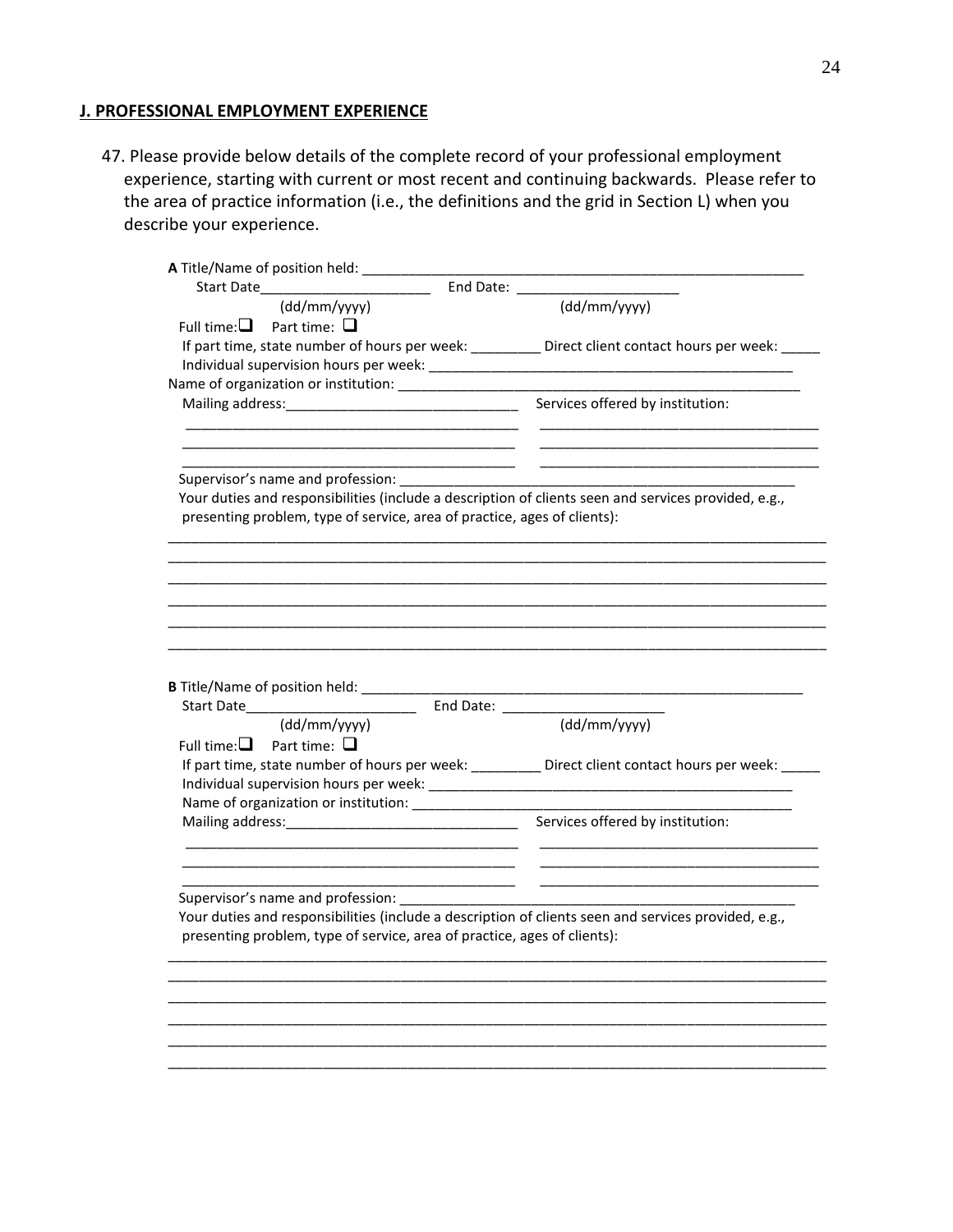| Start Date_______________________                                        |                                                                                                          |
|--------------------------------------------------------------------------|----------------------------------------------------------------------------------------------------------|
| $(dd/mm/$ yyyy $)$                                                       | (dd/mm/yyyy)                                                                                             |
| Full time: $\Box$ Part time: $\Box$                                      |                                                                                                          |
|                                                                          | If part time, state number of hours per week: _____________ Direct client contact hours per week: ______ |
|                                                                          |                                                                                                          |
|                                                                          |                                                                                                          |
|                                                                          | Services offered by institution:                                                                         |
|                                                                          |                                                                                                          |
|                                                                          |                                                                                                          |
|                                                                          |                                                                                                          |
|                                                                          |                                                                                                          |
|                                                                          | Your duties and responsibilities (include a description of clients seen and services provided, e.g.,     |
| presenting problem, type of service, area of practice, ages of clients): |                                                                                                          |
|                                                                          |                                                                                                          |
|                                                                          |                                                                                                          |
|                                                                          |                                                                                                          |
|                                                                          |                                                                                                          |
|                                                                          |                                                                                                          |
|                                                                          |                                                                                                          |
|                                                                          |                                                                                                          |

#### **K. AREA OF PRACTICE**

- 48. Please indicate by checking below your principal area of practice in psychology, in which you are prepared to demonstrate competence in the oral examination. Please note that those identifying "Clinical Psychology" as an area of practice will be expected to demonstrate competence in formulating and communicating a diagnosis during the oral examination.
	- \_\_\_\_ Clinical Psychology
	- \_\_\_\_ Clinical Neuropsychology
	- \_\_\_\_ Counselling Psychology
	- \_\_\_\_ Forensic Psychology
	- \_\_\_\_ Health Psychology
	- \_\_\_\_ Industrial/Organizational Psychology

\_\_\_\_ Rehabilitation Psychology

 $\overline{\phantom{a}}$  ,  $\overline{\phantom{a}}$  ,  $\overline{\phantom{a}}$  ,  $\overline{\phantom{a}}$  ,  $\overline{\phantom{a}}$  ,  $\overline{\phantom{a}}$  ,  $\overline{\phantom{a}}$  ,  $\overline{\phantom{a}}$  ,  $\overline{\phantom{a}}$  ,  $\overline{\phantom{a}}$  ,  $\overline{\phantom{a}}$  ,  $\overline{\phantom{a}}$  ,  $\overline{\phantom{a}}$  ,  $\overline{\phantom{a}}$  ,  $\overline{\phantom{a}}$  ,  $\overline{\phantom{a}}$ 

- \_\_\_\_ School Psychology
- \_\_\_\_ Other (*Please specify*):
- 49. Please indicate your activities, and the principal client groups in your declared area of practice. Please note that those identifying "Clinical Psychology" in the question above as an area of practice will be expected to demonstrate competence in formulating and communication a diagnosis in the oral examination.

*Activities:*

\_\_\_\_ Diagnosis \_\_\_\_ Assessment Psychotherapy \_\_\_\_ Counselling \_\_\_\_ Consulting \_\_\_\_ Research **Late Program evaluation**  \_\_\_\_ Teaching \_\_\_\_ Other (*Please specify*): \_\_\_\_\_\_\_\_\_\_\_\_\_\_\_\_\_\_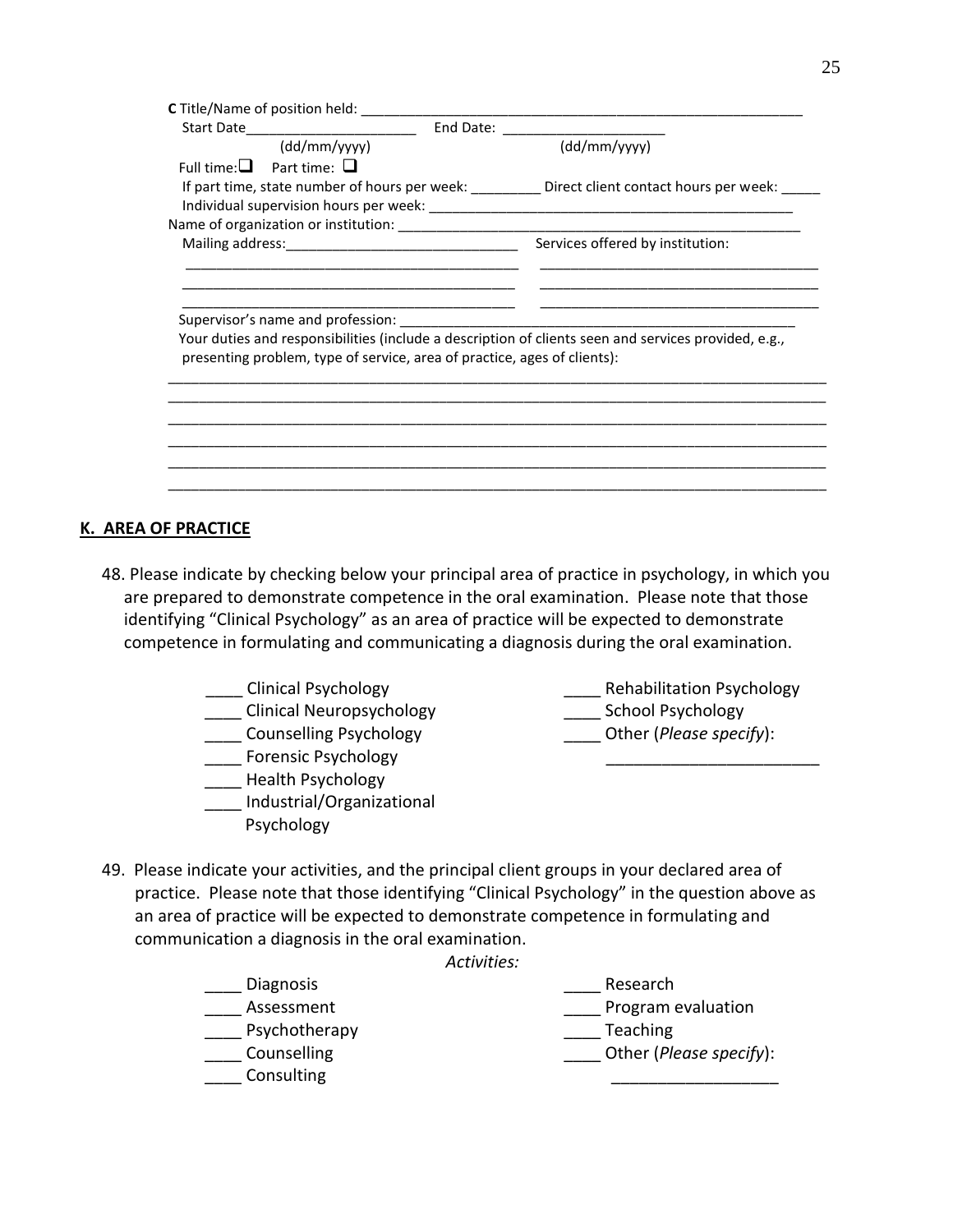| Ages of clients: |  |  |  |
|------------------|--|--|--|
|------------------|--|--|--|

\_\_\_\_\_ Children \_\_\_\_\_\_\_\_ Adolescents \_\_\_\_\_\_\_ Adults

Type of clientele:

\_\_\_\_\_ Individuals \_\_\_\_\_\_ Couples Families

\_\_\_\_\_\_\_ Groups \_\_\_\_\_\_ Organizations

50. Please describe briefly the professional work you intend to do if you are accepted for licensing:

L. PSYCHOMETRIC TESTS

51. List the psychometric tests with which you have had experience in administration and interpretation:

| 1. | 8.                            |  |
|----|-------------------------------|--|
| 2. | $9. \underline{\hspace{2cm}}$ |  |
| 3. | 10.                           |  |
| 4. | 11.                           |  |
| 5. | 12.                           |  |
| 6. | 13.                           |  |
| 7. | 14.                           |  |
|    |                               |  |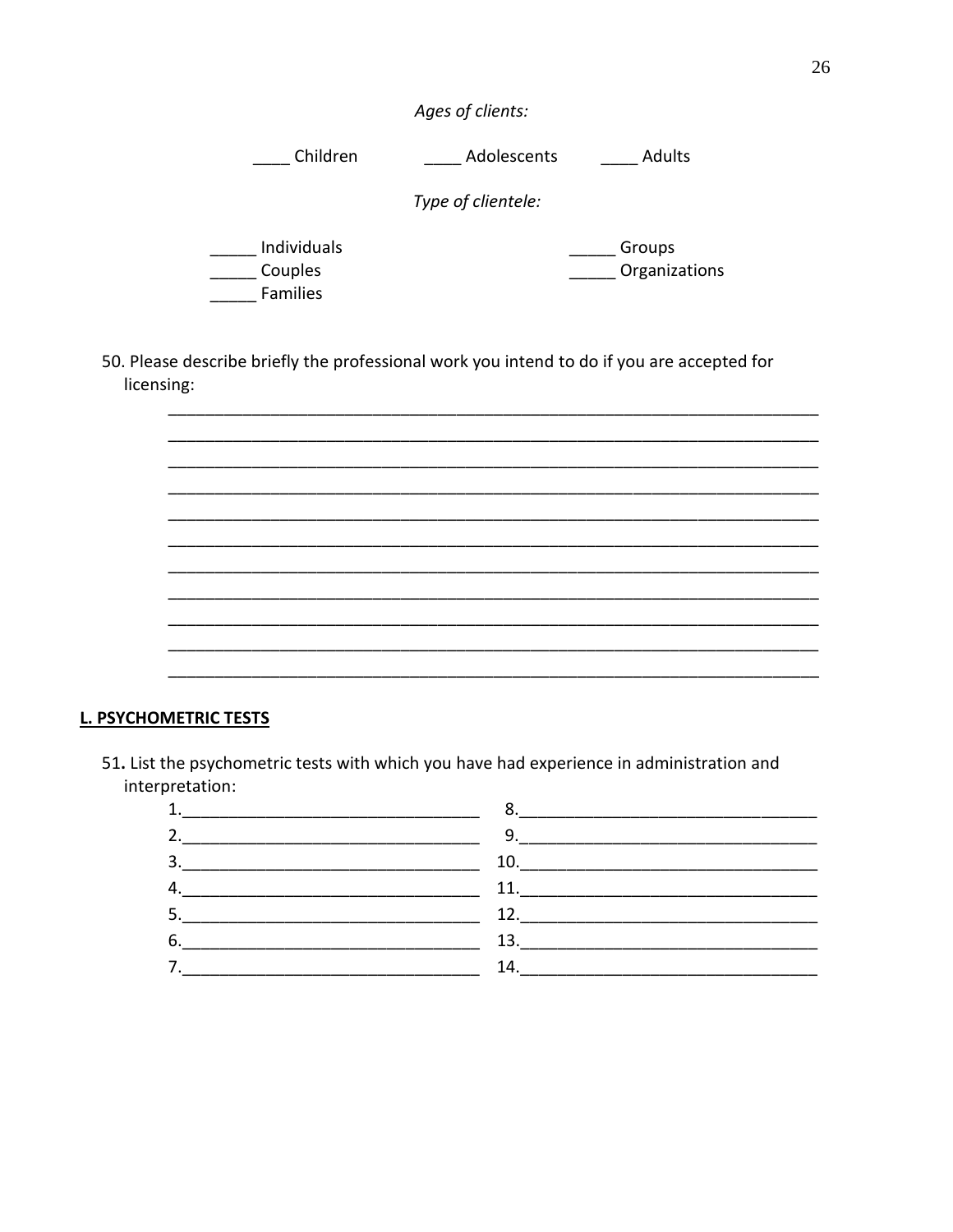### **M. DIAGNOSIS**

52. Have you had any supervised experience in formulating and communicating a diagnosis? Yes \_\_\_ No \_\_\_ . *If yes, please specify your supervised experience in diagnosis:*

| <b>Services and Activity in Practice Area</b> | <b>Client Group</b> |
|-----------------------------------------------|---------------------|
|                                               |                     |
|                                               |                     |
|                                               |                     |
|                                               |                     |
|                                               |                     |
|                                               |                     |
|                                               |                     |
|                                               |                     |
|                                               |                     |
|                                               |                     |
|                                               |                     |
|                                               |                     |

#### **N. PROFESSIONAL MEMBERSHIPS AND AFFILIATIONS**

53. List all professional and scientific associations of which you are a member and indicate your present membership status and date of initial membership

| <b>Association</b> | <b>Membership Status</b> | Member since (mm/yyyy) |
|--------------------|--------------------------|------------------------|
|                    |                          |                        |
|                    |                          |                        |
|                    |                          |                        |
|                    |                          |                        |

#### **O. REFERENCES FROM REGISTERED/LICENSED PSYCHOLOGISTS**

54. In accordance with the Registration By-law, list the names, addresses and positions of three referees, two of whom shall be licensed, registered or certified psychologists who are well acquainted with you and your work, and to whom you are sending the enclosed reference forms.

| Name | <b>Address</b> | <b>Position</b> |
|------|----------------|-----------------|
| ᅶ    |                |                 |
| z.   |                |                 |
| 3.   |                |                 |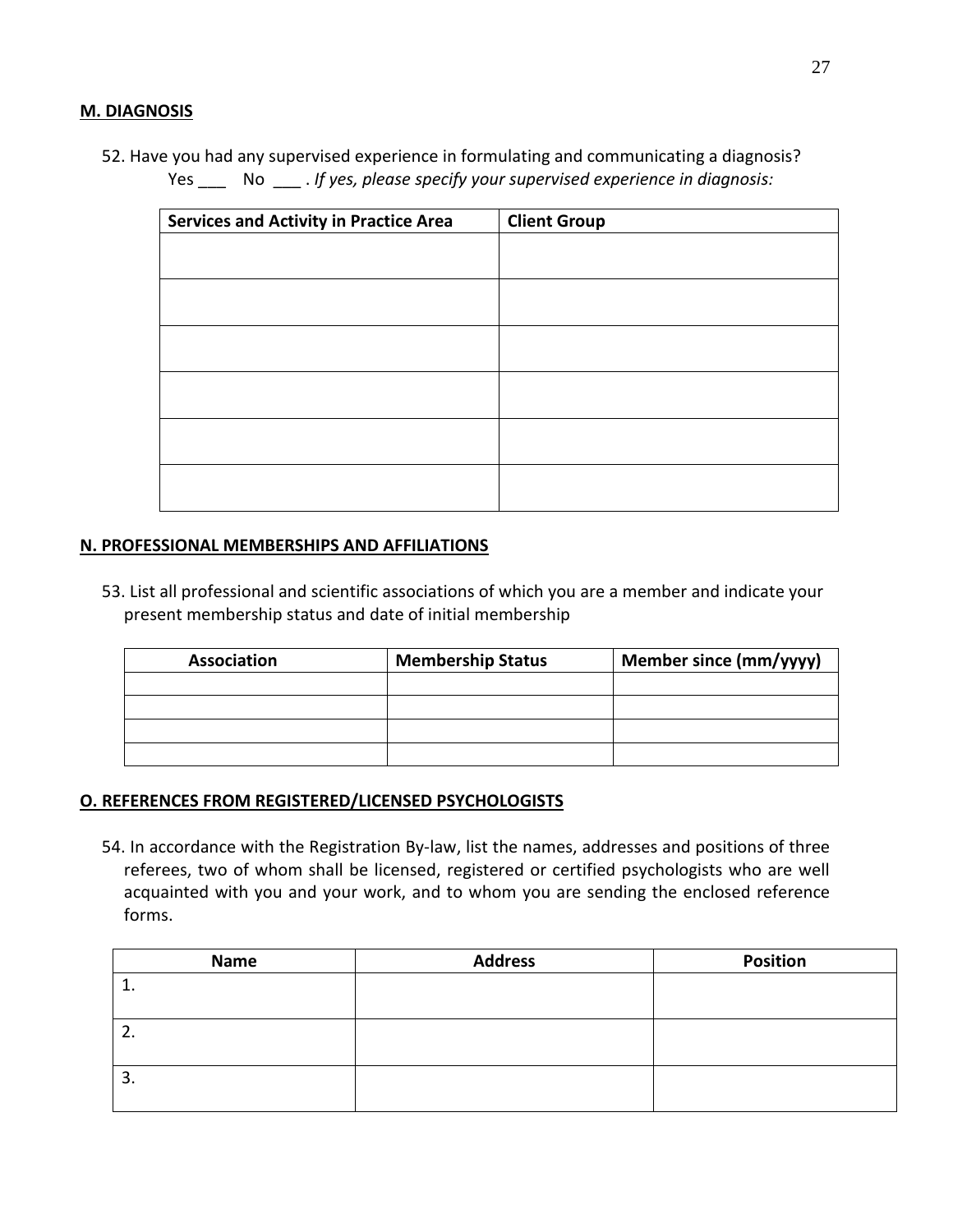# **P. APPLICATION ENCLOSURE CHECKLIST:**

| 55. I enclose with this Application Form for Licensing the Application Fee in the amount of<br>\$440.00. To pay by credit card, please contact Jeanne Lirette, Administrative Assistant, at<br>(506) 382-1994 | <b>Yes</b>                            |
|---------------------------------------------------------------------------------------------------------------------------------------------------------------------------------------------------------------|---------------------------------------|
| 56. My Criminal Record Check, completed by my local police detachment, will be sent to CPNB.<br>Only original copies will be accepted.                                                                        |                                       |
| 57. I have requested that three (3) reference forms be sent to the College. These can be e-<br>mailed to renee.turner@cpnb.ca.                                                                                | <b>Yes</b>                            |
| 58. Transcripts for all undergraduate and graduate training have been requested to be<br>forwarded directly to the College (original copies only).                                                            | <b>Yes</b>                            |
| 59. I have included a copy of my curriculum vita with my application. This can be e-mailed to<br>renee.turner@cpnb.ca.                                                                                        | <b>Yes</b>                            |
| 60. The following items have been requested to be forwarded directly to the College, as<br>applicable:                                                                                                        |                                       |
| • Evidence of results of any previous Examination for Professional Practice of<br>Psychology, including date and place of examination                                                                         |                                       |
| • Certification of Good Standing from all professional regulatory authorities                                                                                                                                 | Yes $\_\,$ N/A $\_\$<br>Yes _ $N/A$ _ |
| • Complete information as specified in Item 17 from previous jurisdiction(s)                                                                                                                                  | $Yes \_ N/A$                          |
| Listing status with the Canadian Register of Health Service Providers in Psychology                                                                                                                           | Yes __ N/A __                         |
| Listing status with the National Register of Health Service Providers in Psychology                                                                                                                           | Yes N/A                               |